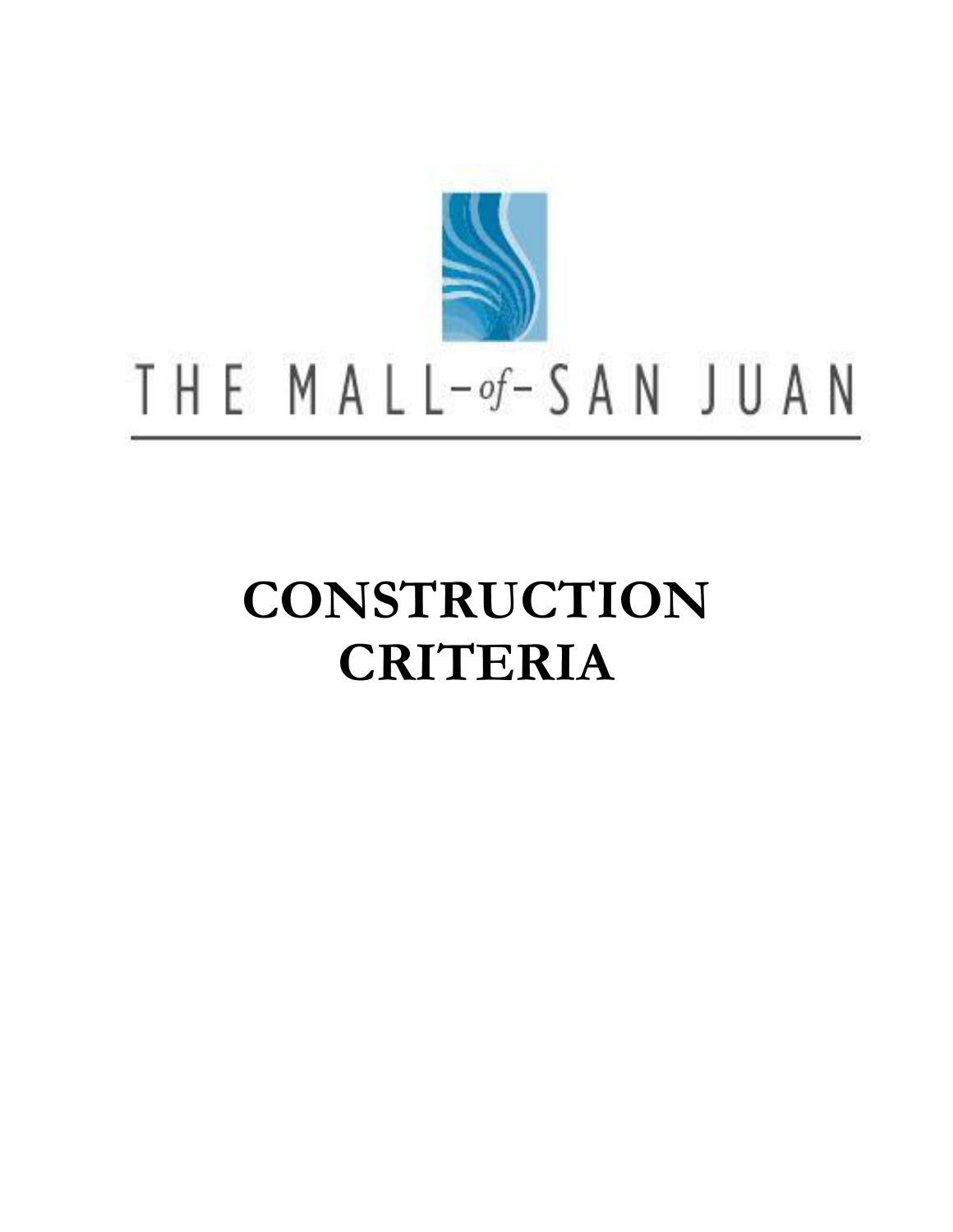### **Table of Contents:**

|                                           | Page |
|-------------------------------------------|------|
| <b>Introduction</b>                       | 3    |
| <b>Architecture and Finishes</b>          | 3    |
| Storefront Signage                        | 12   |
| Structural                                | 14   |
| Heating, Ventilation and Air Conditioning | 17   |
| Plumbing                                  | 26   |
| Fire Protection-Sprinkler System          | 30   |
| <b>Fire Alarm System</b>                  | 33   |
| <b>Electrical</b>                         | 35   |

Yellow Highlights = clarifications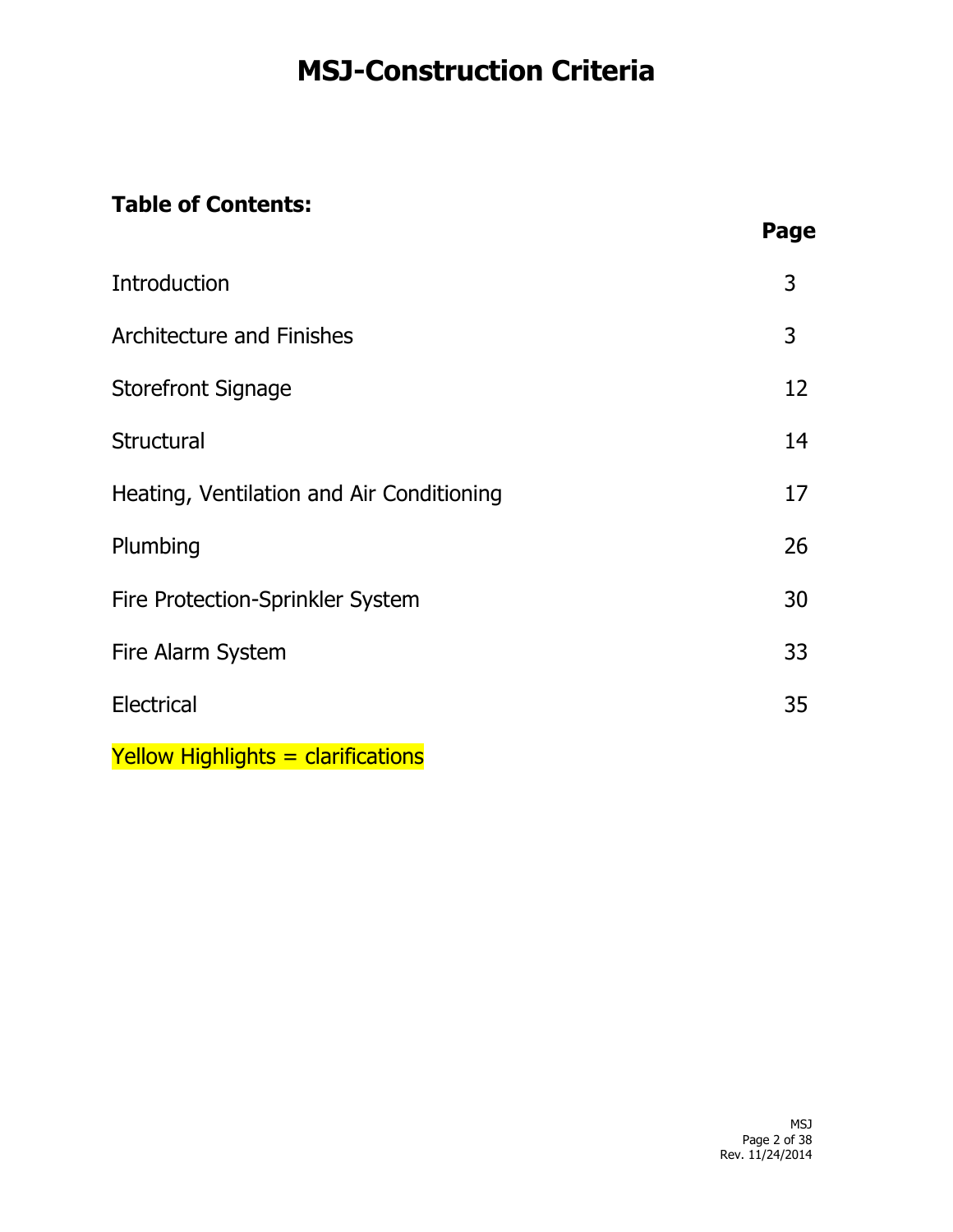### **Introduction**

Information contained in this section has been assembled to assist the architect and the architect's consultants in preparation of Construction Documents and Specifications. The architect is responsible for adhering to the requirements outlined in the **Lease Criteria** as well as the following criteria.

The Mall of San Juan will provide an opportunity for Tenant's to express their individual identity & branding through the use of high end, sophisticated and sustainable materials.

The following Construction Document Criteria and the Design Criteria, which are available on our website at [http://Tenantcoordination.taubman.com,](http://tenantcoordination.taubman.com/) were created to help define the Design Philosophy.

We encourage the use of sustainable design and construction practices for all aspects of Tenant Improvements. Please reference the U.S. Green Building Council's website at **usgbc.org** for more information.

### **Architecture and Finishes**

#### **Storefront Work – TENANT WORK**

- 1. Materials: All materials employed in Tenant's storefront shall be hard surface, durable, materials that require minimum maintenance. Wood employed decoratively within or at the storefront, or anywhere within the leased premises, must comply with code requirements.
	- a. Storefront tile to have matching face and cut edge color so exposed-butt edge of cut tile is a finished detail (same color as the tile face).
		- i. Suggested materials are natural stone (granite, marble), quartz, solid surface (Corian or equal) or thru-body (not full-body) porcelain tiles. Fry Reglet or equal architectural flush trim would be required with storefront materials having dissimilar colors on face and exposed edge.
- 2. Material Samples: **Tenant must provide an 11" x 17" material sample board** with their plan submittal (labels must be consistent with the plan submittal legend). In addition, Tenant must provide **either photos of finishes from a comparable existing store or renderings** of the finishes for the proposed store with their plan submittal.
- 3. Structural Support: Tenant's storefront construction must be floor supported at the base and shall be laterally braced at their head section to Landlord's structural framing or tenant's supplemental steel secured to the structural framing. No attachments to the Landlord's mall finished bulkhead, ceiling system or steel roof deck shall be permitted.
- 4. Security: Identify and specify any security system to be used. Door frame mounted or in floor systems are acceptable provided they are incorporated into the Tenant's storefront design and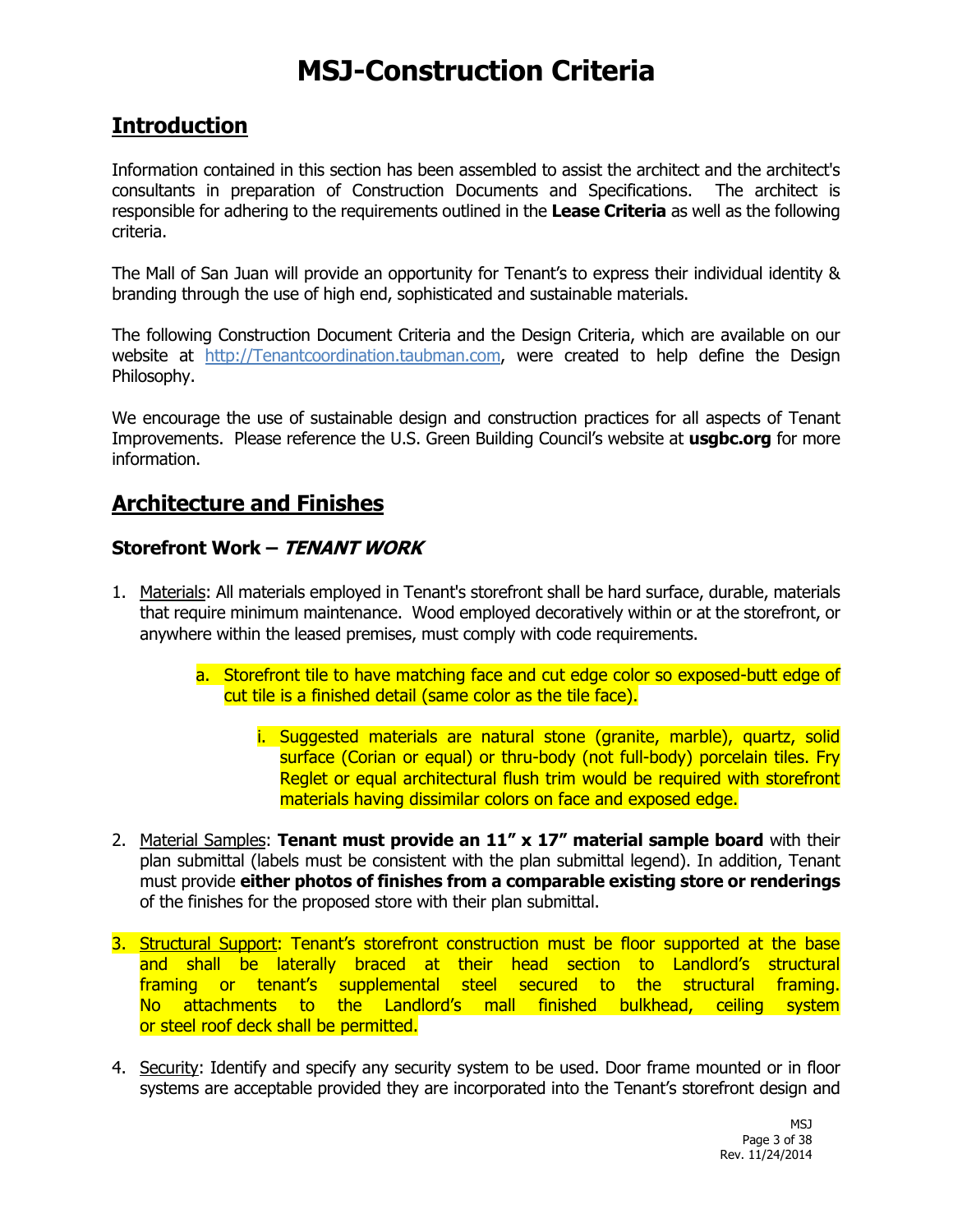subject to Landlord Approval. **No free standing-exposed pedestal systems are permitted.** 

- **a. Trenching…..**Trench ½" deep no deeper or wider than 5/16", and should be carefully scored by sawcutting concrete and removed to avoid any damage beyond the required  $\frac{1}{2}$  x 5/16" slot. The area should be repaired / filled with an appropriate cementitious material.
- 5. Mechanical Devices: Any mechanical device (time clocks, grille locks, grille controls, etc.) shall be concealed within Tenant's storefront construction.
- 6. Overhead Grills: Overhead Grills shall be concealed in an overhead or side storage pocket during shopping center hours.
- 7. Demising Wall-U Channel Transition: Tenant to provide 1" U-Channel transition at the leaseline of demising walls at the storefront. **There are no Landlord provided neutral piers, only U-Channel Transitions to the adjacent Tenant.**

#### **a. Scribe tenant storefront material to mall bulkhead where possible.**

- 8. Mirrors: No mirrors shall be visible from the common area facing the storefront.
- 9. Egress Path: A clear egress path of 10 ft. is required in front of the storefronts. Tables/Chairs, signage and other obstructions must not be located in this space.
- 10. Door Swing: All entry doors that swing outward must be setback into recessed openings and not impede the egress path.
- 11. Television, LCD's and Security Equipment: Television, LCD screens and security equipment, and all conduits, wiring, and related items in the sales area are subject to Landlord review and approval.
	- a. Television & LCD Screens: The installation of Televisions & LCD screens in Tenant sales area for marketing and advertising is subject to Landlord review and approval.
		- i. If approved, Television & LCD screens must be a minimum of five (5) feet from the storefront leaseline.
		- ii. No flashing or strobing images.
		- iii. Content must adhere to decency standards in Lease and is subject to Landlord review and approval.
	- b. Antennas & Satellite Dishes: The installation of any roof mounted antenna/satellite must be approved, in writing, by Landlord and coordinated with Mall Facilities prior to install.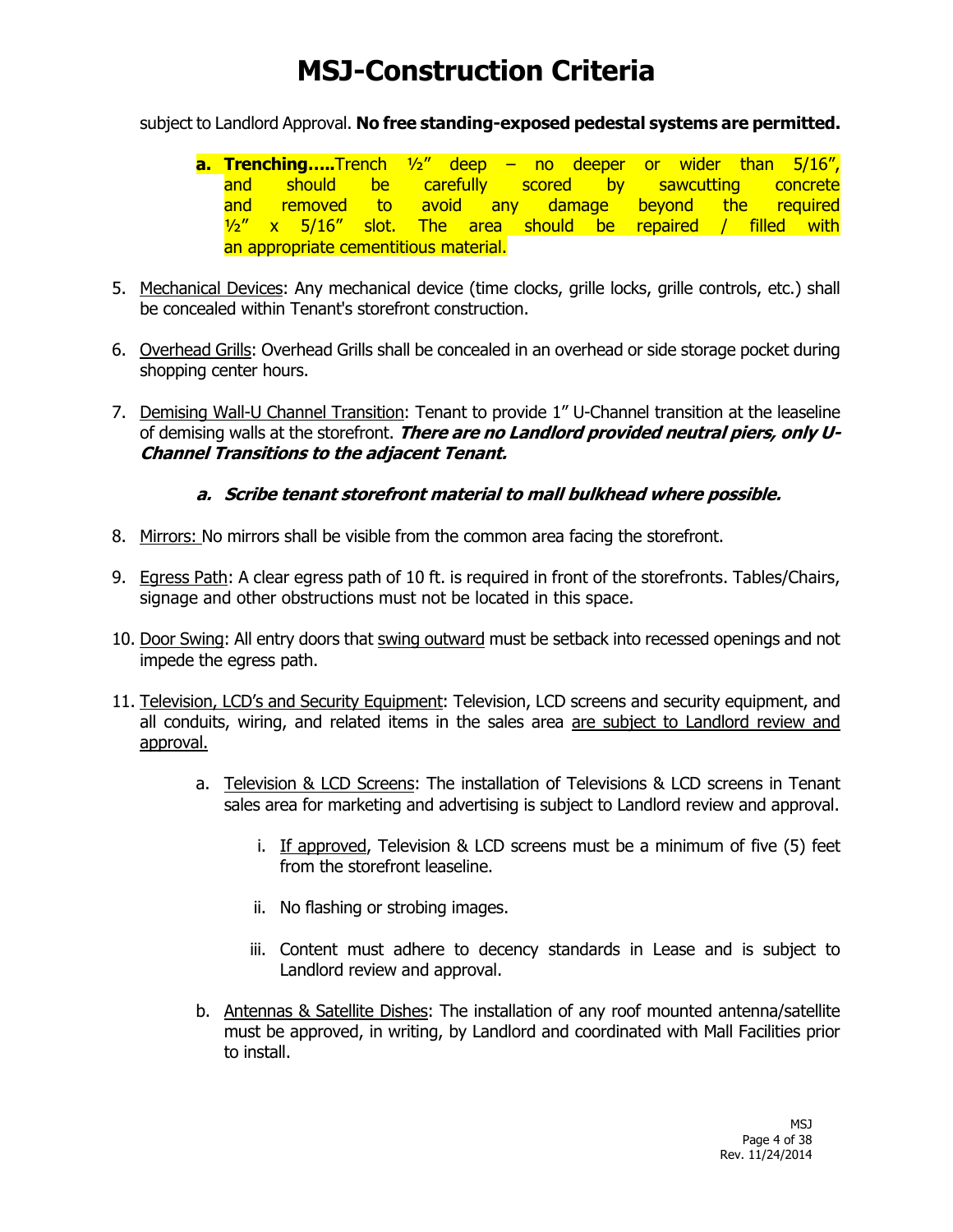- 12. Exit/Emergency Lighting System: Tenant shall provide exit/emergency lighting system functioning on a normal source or battery operated source for loss of power conditions (as required by governing codes).
	- a. Emergency lighting shall be provided by Tenant to illuminate stock, food preparation area or sales area and rear exit way during power outages. Said lighting shall be battery operated, recessed lights or twin-head light pack(s).

#### b. **In areas visible to customers, battery assembly for emergency and exit lights shall be concealed and remote type light fixtures used.**

- 13. Exterior Storefronts and Glazing: All exterior storefront systems must comply with Hurricane Design Criteria per Building Codes. Window Openings must utilize **large missile impact resistant glass** or glazing systems that are tested in accordance with Florida Building Code Testing Application Standards (TAS) 201, 202, and 203, or ASTM Standards E1886 and E1996. In addition, systems must be designed to **withstand wind speeds of 175 mph.**
	- a. U Value and Shading Coefficients:
		- i. Restaurant Storefront Glass: U=.83, SC = .55
		- ii. Terrace Restaurant Glass:  $U = .83$ , SC = .55
		- iii. Load calculations are based on Restaurant Tenants having approximately 50% Glass for the Tenant's open storefront.50% is for the entire exterior wall surface of the Tenant. ALL Tenants can infill 100% glazing into the openings provided in the base building, assuming that their glass performance values meets or exceeds (SC= lower number is better) the values used in the calculations.

#### **Floor - General Requirements**

1. Floor Material: All materials employed in Tenant's space shall be hard surface, durable, materials that require minimum maintenance. Wood employed anywhere within the leased premises, must comply with code requirements.

**a) Tenant's storefront – hard surface floor finish must extend to the leaseline**

- i) Floor material must withstand regular contact with mall cleaning equipment
- ii) Vinyl floor products are not acceptable in the sales area
- iii) No vinyl or rubber base permitted in the sales area. Provide a hard surface-durable base material.
- b) Polished Concrete: Polished Concrete floors are allowed on a case by case basis, if consistent with tenant prototype design

(1) Prototype: Submit prototype design package as part of the approval process

(2) Pattern/Texture: Provide score, diamond grind and/or bead blast pattern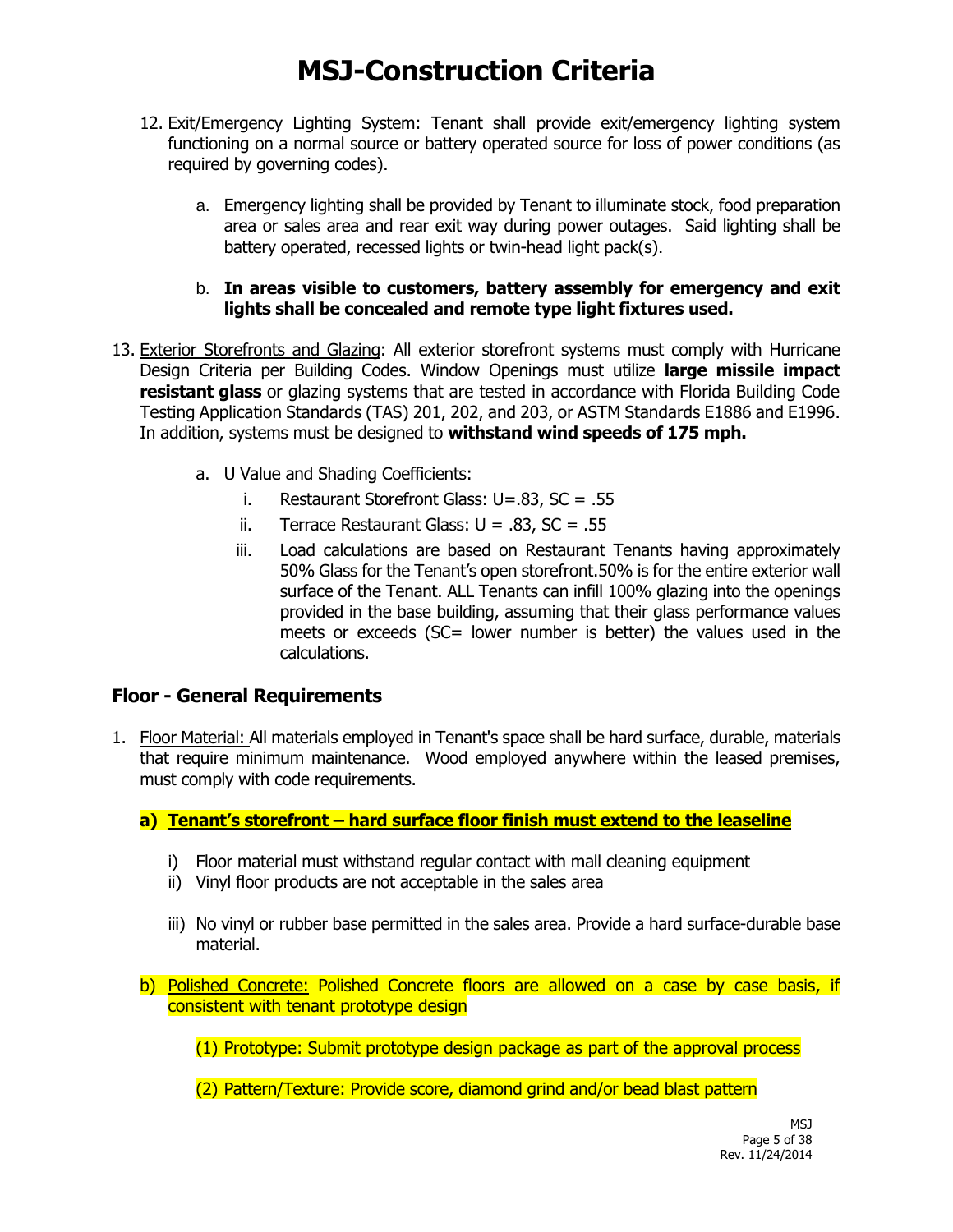- (3) Finish: Sealing the surface with clear acrylic, epoxy, or urethane sealer adds varied levels of sheen and depth, and protects the concrete from damage and staining.
	- a. Concrete floors must be sealed with a high quality, low-VOC clear acrylic, epoxy, or urethane sealer, level 2 (minimum) sheen finish.
- (4) Color: artistic designs using pigments, paints, epoxy are acceptable if wear resistant and consistent with prototype
- c) Wood Flooring- Solid wood or Engineered wood flooring with veneers of 2mm thickness or more and commercial grade (10 year warranty) finish are acceptable. **No laminate or vinyl wood** products are allowed in the sales area.
- d) Restrooms- all tenant public restrooms (see Plumbing Criteria) must have hard surface, durable flooring with waterproof membrane.
- 2. Transitions: **All floor finishes at the storefront lease line shall be the same finish floor elevation (flush- grout line) as the Landlord's mall floor.** Provide recessed/flush Schluter Type or equivalent transition strips in all other floor transition areas of Tenant space as needed based on floor material.
	- a. All toilet rooms are to have an ADA compliant marble threshold (or equivalent) to contain water in the event of a leak
- 3. Seismic or Expansion Joints: Expansion joints in storefront or sales areas must be detailed and illustrated in the Construction Documents. Seismic or Expansion joint materials must be compatible with the storefront and floor finish materials.
- 4. Anti-Fracture Membrane Floor Isolation: It is recommended to install an Anti-Fracture Membrane at the column lines, transitions between the structural slab and any shrinkage cracks that are evident.

### **Walls, Partitions and Separations**

#### **LANDLORD WORK**

- 1. Demising Walls: Landlord will erect 2" x 6" metal stud partitions dividing the Tenant's premises from the adjacent Tenant spaces or common areas at the Tenant's expense. **Tenant shall verify Landlord's placement of wall studs prior to space acceptance and advise Landlord in writing of any discrepancies immediately.** Failure to notify Landlord of discrepancies shall be regarded as acceptance by the Tenant.
	- **a. Demising walls are not designed to accommodate loading. All fixtures must be supported by the floor or new wall construction.**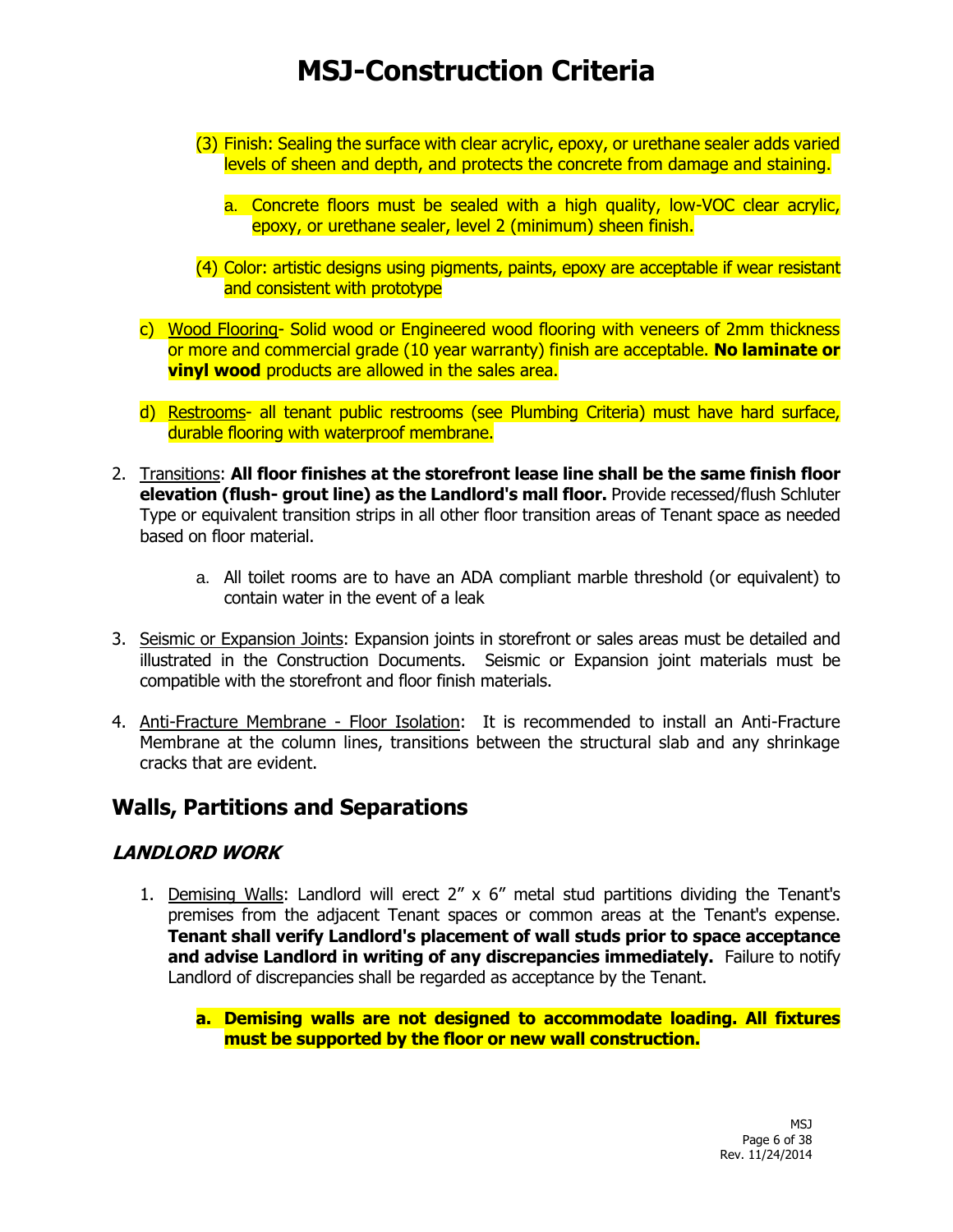#### **TENANT WORK**

#### **Wall Construction**

- 1. Wall Construction: Tenant's interior partitions shall be constructed of metal stud framing with gypsum board finish on all sides with taped and spackled joints.
	- a. Tenant Demising walls and steel columns shall receive a minimum of one layer of 5/8" fire Type 'X' code gypsum wallboard with taped and spackled joints from floor to underside of structure above.
	- b. Tenant shall provide and install non-combustible fire stops as may be required at separations from the adjacent leased premises and ceiling above mall areas.

#### **Exit/Access/Doors and Corridors**

- 1. Exit/access doors: shall be minimum 3'-0" x 7-0" x 1-3/4" 1 hour fire door or code permitted equivalent and frame with hardware in accordance with governing codes. Hardware must be self-closing and match existing building standards and keyways.
- 2. Finishes: After installation of Tenant exit/access door, Tenant shall restore base building service corridor to original condition.
	- a. Corridor Vestibules: Where vestibules are constructed, extend adjacent corridor finishes into the vestibule and provide corner guards as per the Landlord's specifications.
		- i. Vestibule Ceiling: provide gypsum ceiling with a minimum height of 8'-0".
	- b. Projections: Tenant door may project a maximum of 7 inches when fully open into the exit passageway per Code.
	- c. Exit/access door: Exit/access door shall be painted per color specified by Landlord and labeled with store name and number as specified by center management.
- 3. Wall Construction: Exit/access corridor walls shall receive one layer of 5/8" fire code Type 'X' gypsum wallboard on both sides from floor to underside of structure above. All joints must be taped and spackled.

#### **Ceiling Work**

- 1. Ceiling Heights: Tenant is responsible for field verification of the existing conditions. **Ceiling heights above the height shown on the Space Layout Drawing and listed below may be possible but Landlord does not guarantee clearances for such ceilings.** In some cases, existing utilities may be relocated by Tenant at Tenant's expense. Written approval from Landlord is required before proceeding with such work.
	- a. First to Second Level:  $+/- 18'-0''$ , Height to underside of structure:  $+/- 15'-11/2''$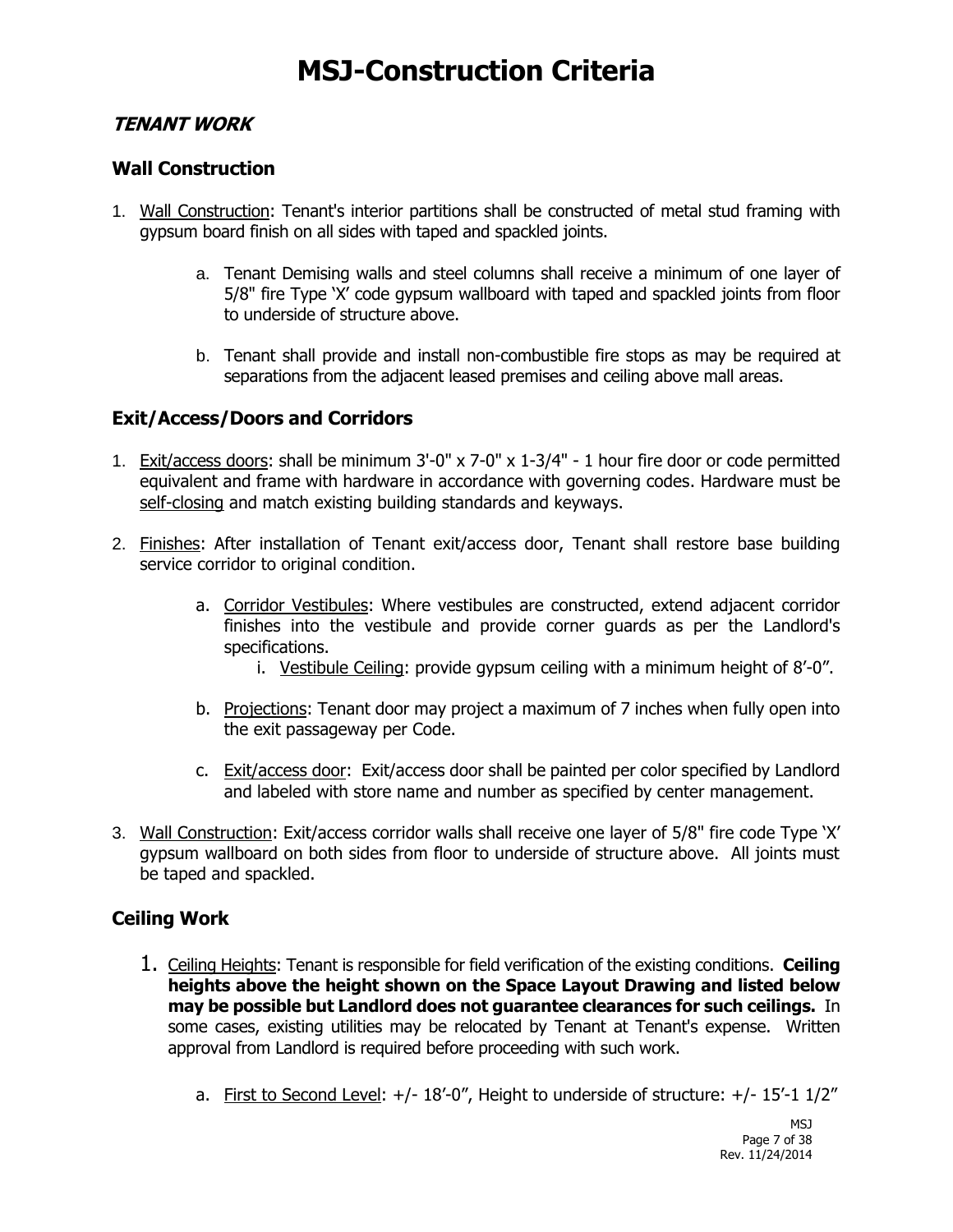- i. First Level Allowable Ceiling Height is  $+/- 12$ '-0". Tenant is responsible for field verification of the existing conditions.
- ii. Storefront Height: 13'-4"
- b. Second Level to Roof: Varies between 20'-3" and 17'-4", Height to underside of structure: +/- 15'-3"
	- i. Second Level Allowable Ceiling Height is  $+/-12.-0"$ . Tenant is responsible for field verification of the existing conditions.
	- ii. Storefront Height: 14'-0"
- c. Third Level:  $+/- 15' 7 1/2''$ . Height to underside of structure: 15'-3" minimum.
	- i. Third Level Allowable Ceiling Height is  $+/- 12'-0''$ . Tenant is responsible for field verification of the existing conditions.
	- ii. Storefront Height: 12'-0"
- 2. **Ceiling Metal Suspension Systems:** Tenant's suspended ceilings shall be secured to Landlord's structural framing or Tenant's supplemental support system (uni-strut or equivalent).
	- a. Design for seismic loading and vibration isolation.
	- b. No attachments to the Landlord's mall finished bulkhead, ceiling system or steel **roof** deck shall be permitted
	- c. **First Floor Tenants only** Attachment to the concrete filled steel floor deck may be permitted in unique and extenuating circumstances where tenant's supplemental support system may not work and must be approved by the tenant coordinator or facility management prior to start of work
		- i. Ceiling loads must be 4 lbs/sqft or less, connection shall be made into the side of the deck flute, and vertical load shall not exceed 75 pounds (provide written verification of the loads)
	- **d. All other ductwork, pipes, conduits, etc. must be secured to Landlord's structural framing or Tenant's supplemental support system**
- 3. Sales Area Ceilings: Gypsum ceilings and soffits are required in the sales display area at the storefront (typically +/- 5'-0" from the lease line back into the store).
	- a. Open Ceilings- may be allowed on a case by case basis, if consistent with tenant prototype design
		- i. Submit prototype design package as part of the approval process
		- ii. Conduits, ductwork, etc. must be installed in an organized fashion and finished in accordance with tenant prototype
	- **b. When using an acoustical lay-in tile ceiling in the sales area, tiles must be 2' x 2' with an exposed tegular edge.**
	- c. Provide a change in ceiling height for interest, so the entire ceiling is not completely flat.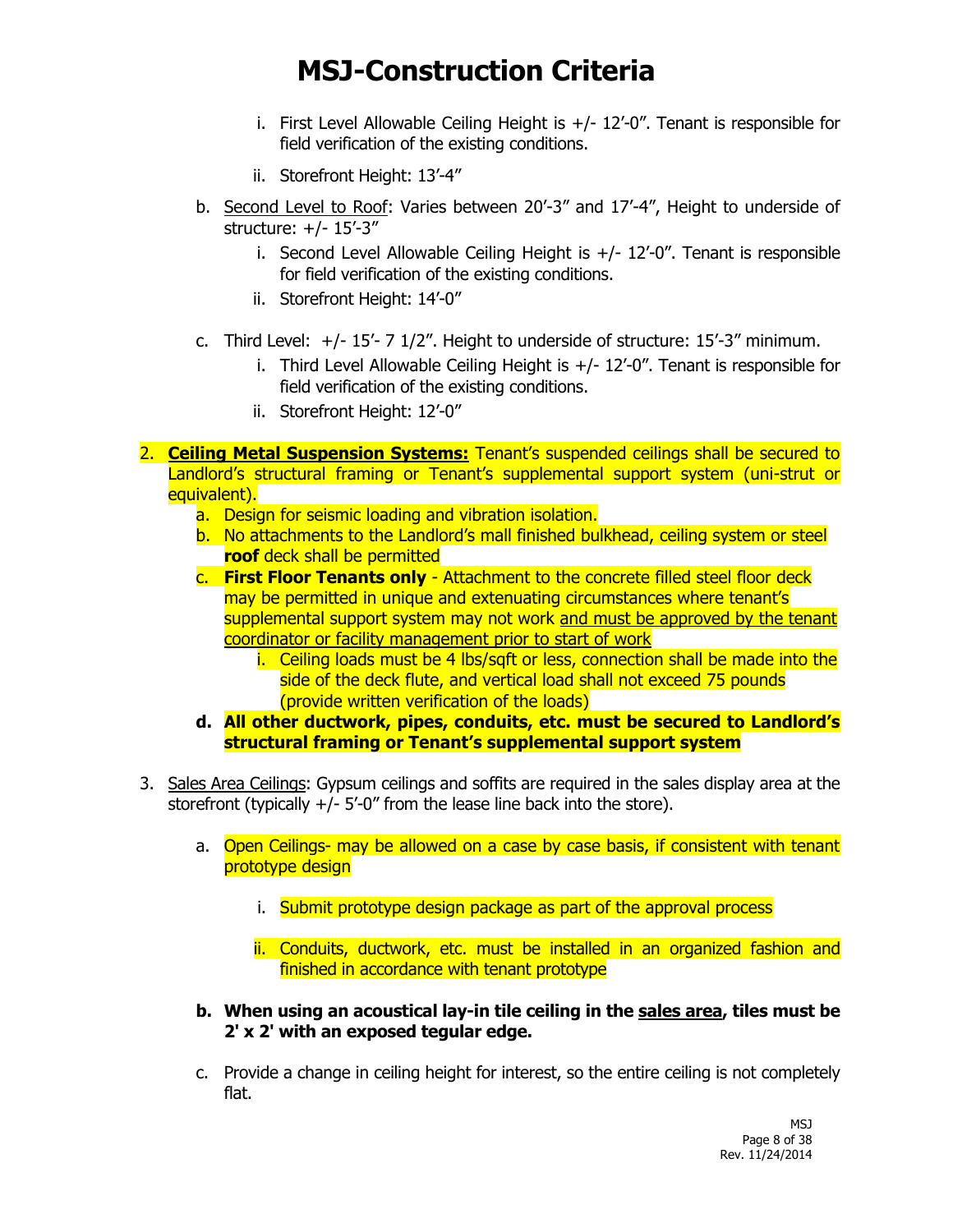- d. Combustible materials of any sort may not be used or stored above the Tenant's ceilings.
- e. All diffusers, grilles, tracks, speakers, etc., must be painted to match finish ceiling.
- f. Hanging Marketing Displays: Tenant hanging marketing displays must provide a recessed track or equivalent discreet hanging method. Hanging grids or other surface mounted hanging methods are prohibited.
- 4. Access Panels: Provide access panels to permit servicing of all Tenant and Landlord Equipment located above the ceiling. **Access panels in hard surface ceilings must be a flush panel door with a tape-in drywall bead flange.** Access panels should be located as inconspicuously as possible.

#### **Interiors - General**

- 1. Toilet Rooms: All Toilet Room floors above grade level shall have a Landlord approved **waterproof membrane** between the structural sub-floor and Tenant's finish floor across entire floor area and 6" up all walls. All Toilet Rooms shall have ceramic tile sanitary floors and base that extend a minimum of 4" above finish floor.
	- a. All bathrooms are to have an ADA complaint marble threshold (or equivalent) to help contain water in the event of a leak
	- 2. Plumbing Fixture Travel Distance:
		- a. Retail Tenants complying with the 300' travel distance to central facilities:
			- i. Tenants with GLA 1,000 S.F. or less:
				- 1. No facilities to be provided for public/customer or use.
				- 2. No drinking fountains to be provided.
			- ii. Tenants with GLA greater than 1,000 S.F.:
				- 1. A single unisex toilet facility will be provided for employee use only (required by developer).
				- 2. No drinking fountains to be provided.
		- b. Retail Tenants NOT complying with the 300' travel distance to central facilities:
			- i. Tenants with GLA 1,000 SF or less:
				- 1. No facilities to be provided for public/customer or employee use.
				- 2. No drinking fountains to be provided.
			- ii. Tenants with GLA greater than 1,000 SF up to 2,000 SF: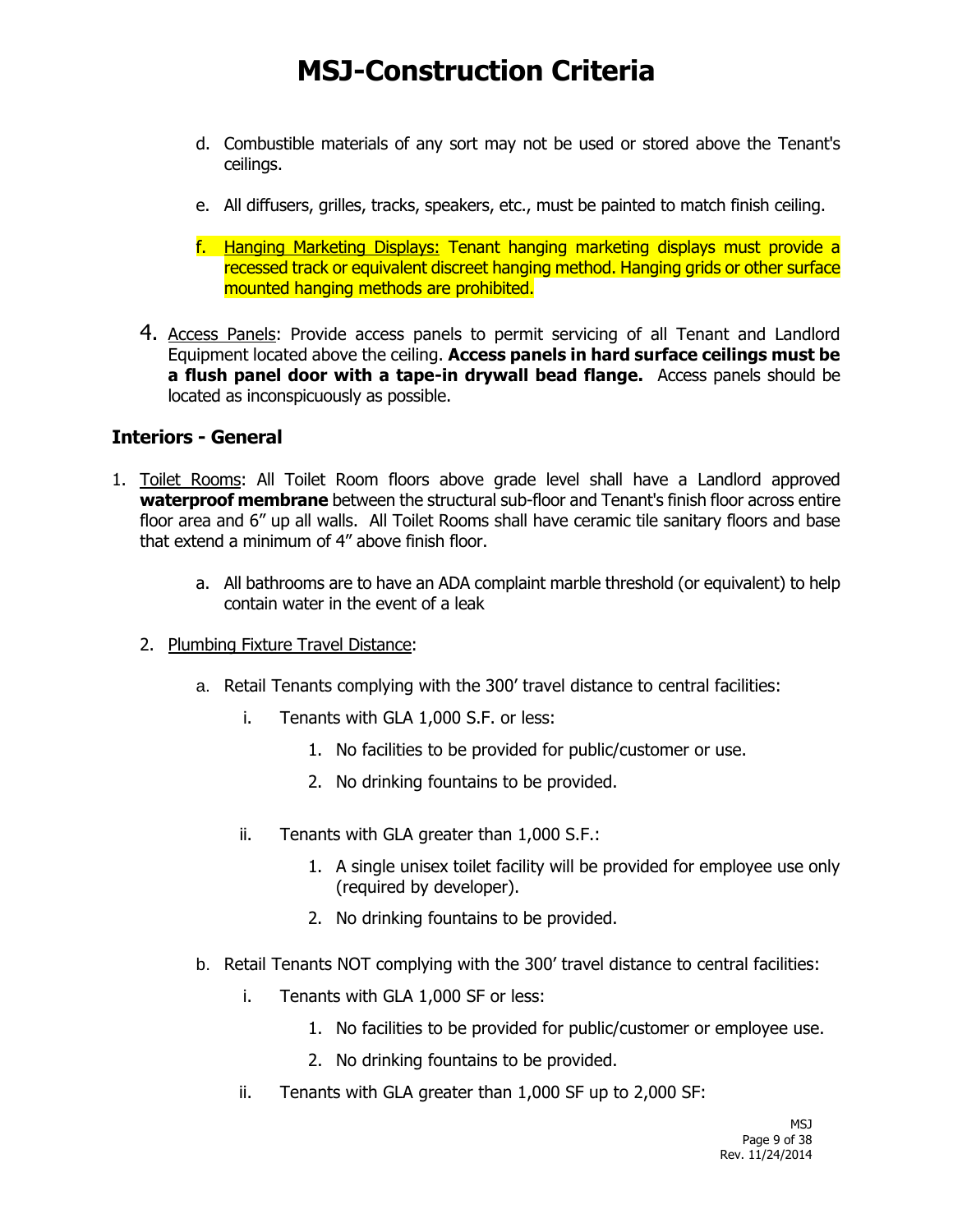- 1. A single unisex toilet facility will be provided for public/customer and employee use.
- 2. No drinking fountains will be provided.
- iii. Tenants with GLA greater than 2,000 SF:
	- 1. Public/customer and employee toilet facilities will be provided within the Tenant space as required by code (based on the number of occupants and use of the space).
	- 2. Drinking fountains/water coolers will be provided for public/customer and employee use as required by code.
- c. Restaurant Tenants (regardless of travel distance and size):
	- i. Public/customer and employee facilities will be provided within the Tenant space as required by code (based on the number of occupants and use of the space).
	- ii. Drinking fountains will be provided for public/customer and employee use as required by code.
- d. **Public Facilities Signage: The Tenant spaces which provide public facilities will indicate such on their storefront window to ensure that occupants in the mall concourse are aware of the nearest facility (see the LOD for public facilities decal). Also, within the Tenant spaces which provide facilities, signage will be provided indicating that the facilities are available within the space for public use.**
- 3. Mop Sink: tenant is to provide a mop sink in their space for general cleaning purposes.

#### **a. Mop Sink is to be located in a discreet niche or concealed location. No fully exposed mop sinks in tenant bathrooms.**

- 4. Stock Rooms: Tenants may exit through Stock Rooms if:
	- a. The stock room is of the same hazard classification as that found in the main retail area.
	- b. Not more than 50% of the exit access is through the stockrooms
	- c. Stock Room is not subject to locking from egress side
	- d. 44 inch clear aisle defined by full or partial height fixed walls and leads directly to the exit without obstructions.
	- 5. Rubbish Storage Rooms: Provide a storage area for rubbish in all food or beverage service operations. All storage area floors above grade level shall have a Landlord approved **waterproof membrane** between Landlord's structural sub-floor and Tenant's finish floor across entire floor area and 6" up all walls.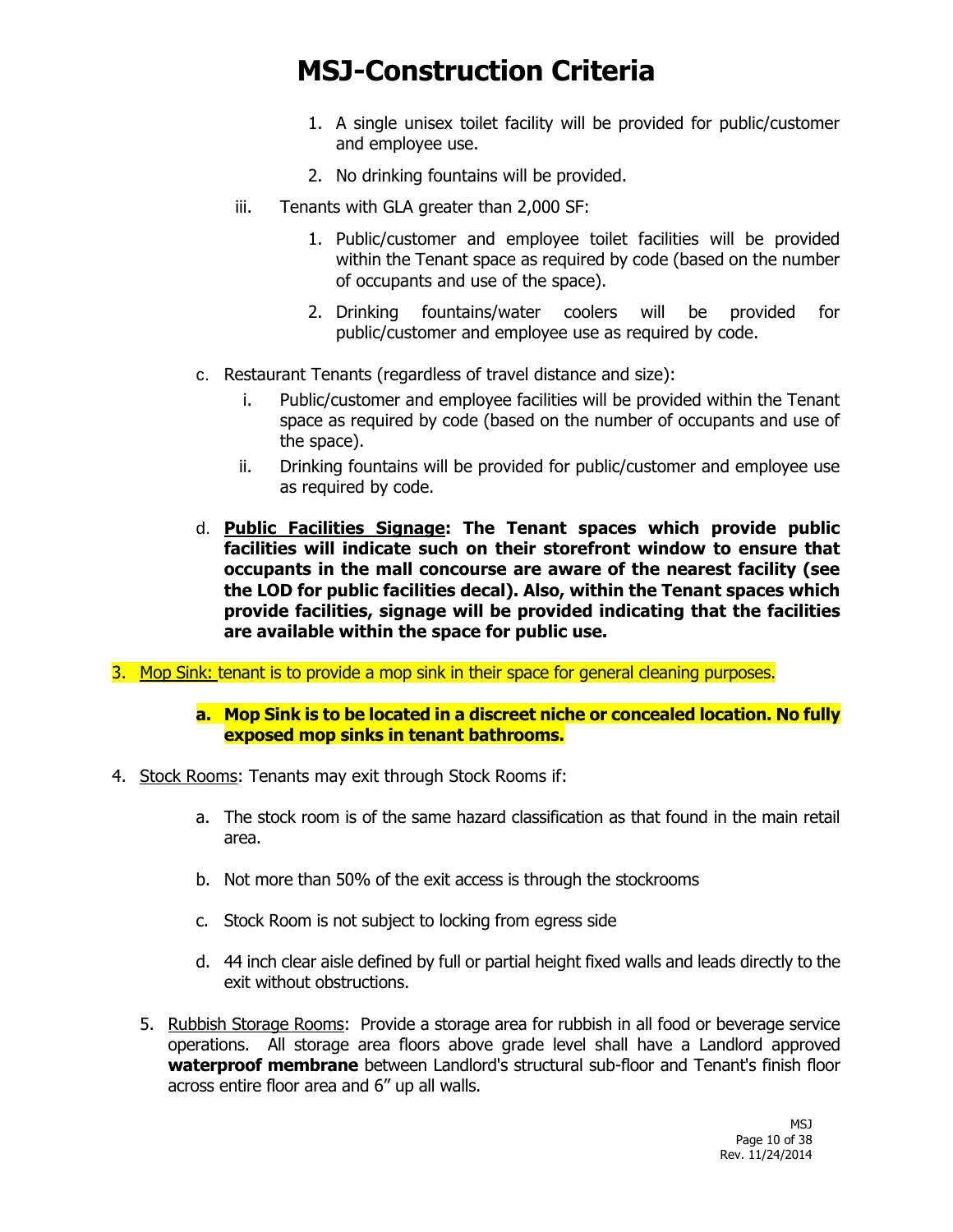- 6. Cooking Oil Disposal: Landlord has installed a **cooking oil disposal system extended**  to designated Restaurant Tenant spaces. Landlord will provide an 18" x 20" x 42" (approximate) cooking oil disposal basin with strainer(s) **at tenant expense**. Tenant to incorporate basin into their kitchen design. Tenant to attach cooking oil disposal drain line from the disposal basin to the mall provided main grease line and make final connections. Further specifications of basin and strainers are forthcoming.
- 7. Food Preparation and Service Areas: All food preparation and service area floors above grade level shall have a Landlord approved **waterproof membrane** between the structural sub-floor and Tenant's finish floor across entire floor area and 6" up all walls. They also must have an adequate number of floor drains.
- 8. Health Code: All finishes shall be in compliance with Health Code Requirements (or approved by local health authority).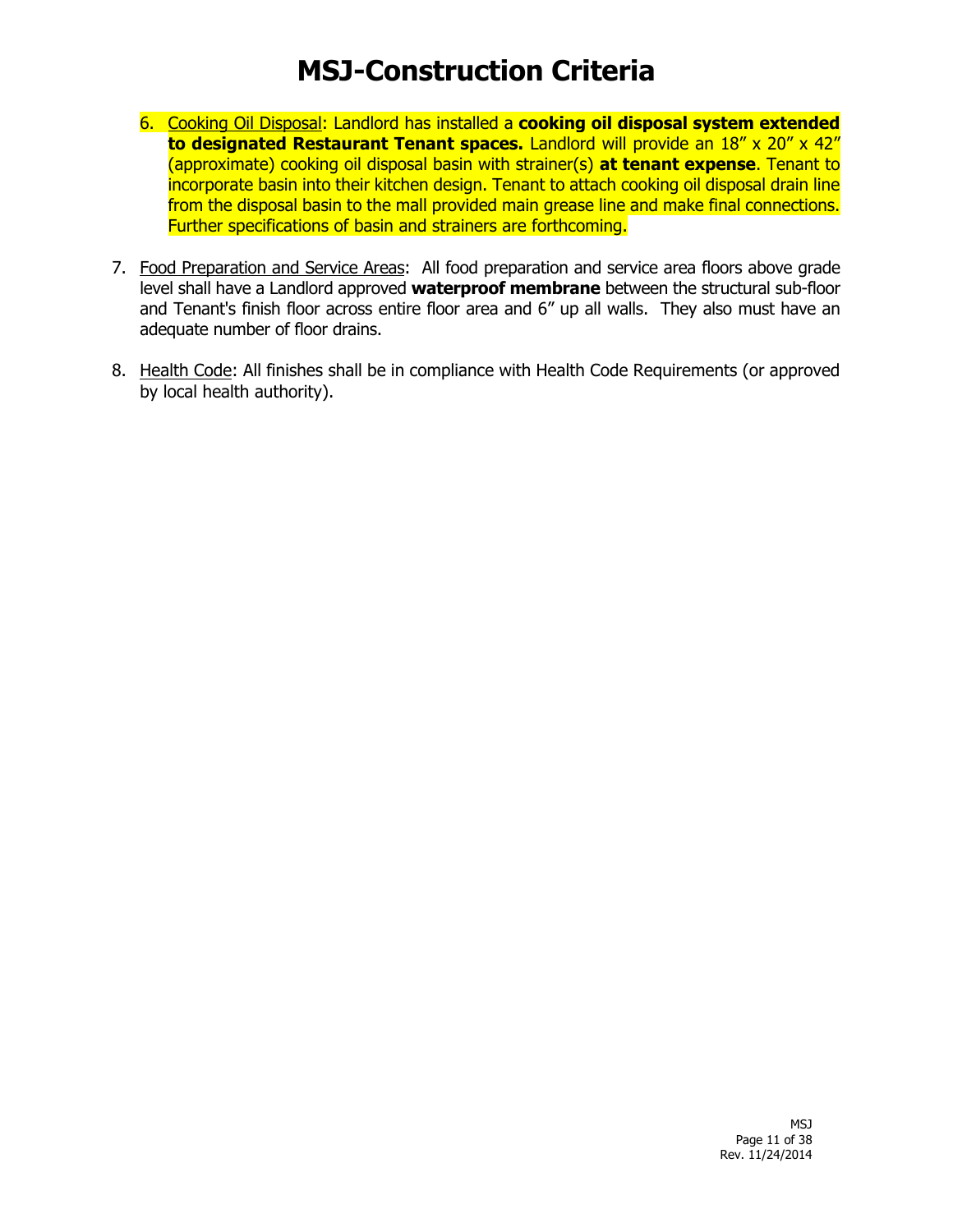### **Storefront Signage**

#### **Dimensional and Location Requirements (INTERIOR)**

- 1. Number of Signs: Tenant shall identify the premises by installing **one primary identification sign** on the storefront elevation.
- 2. Store Name/Trade Name: Store identification signs shall be limited to the store name (d.b.a.). Wording of signs shall not include the product sold except as part of Tenant's trade name. The use of a crest, shield, logo, or other established corporate insignia which has been customarily displayed or associated with the store name may be approved on an individual basis by the Landlord at Landlord's sole discretion.
- 3. Height: The average height of sign letters or components shall **not exceed twelve inches (12"). Letters are limited to sixteen inch (16") maximum height.**
- 4. Projection: Signs shall not project beyond the storefront more than two inches (2") if less than eight feet (8 ft.) above finished floor line, nor more than four inches (4") above eight feet (8 ft.).
- 5. Limits: The extreme outer limits of the sign letters and components shall fall within a rectangular area that can be defined as follows:
	- a. The sides shall not fall closer than twenty-four inches (24") to the side lease lines of the premises; and
	- b. The top side of which shall fall no closer than twelve inches (12") to the soffit of the mall fascia.
- 6. Review and Approval: All signage, identification, and graphics are subject to the approval of the landlord. The landlord maintains all authority to reject any sign or sign component, whether specifically addressed in this manual, or not.
	- a. All signage shall be submitted to landlord for approval with scaled shop drawings. All signage must meet approval of local code authority.
	- b. All signs and sign installation shall comply with all local building and electrical codes.
- 7. Sign company names, UL Labels or stamps shall be concealed and not be visible to public view.
- 8. No sign, advertisement, notice or other temporary lettering shall be exhibited, inscribed, painted or affixed on any part of the storefront(s) except store identification signs.
- 9. Decals: In addition to the primary identification sign, graphics on the storefront glass doors are permissible, Subject to landlord approval. These may not be illuminated, and must adhere to: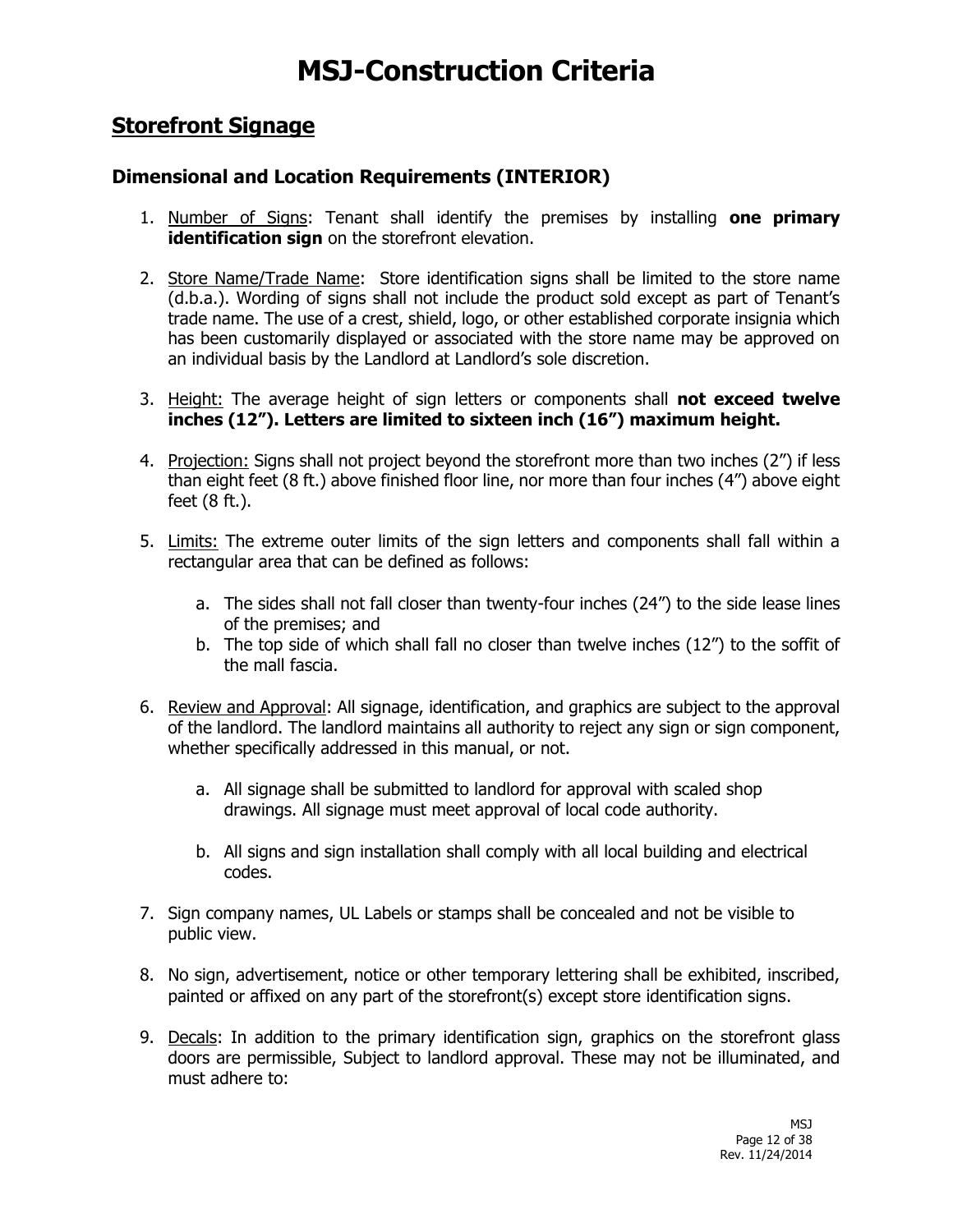- a. Install on second surface, 3-4" MAX letter height, 36-42" AAF MAX
- b. Charge card decals shall not be affixed to any part of the storefront, nor shall any charge card identification be immediately visible from the public space.

### **Prohibited Sign Types**

- 1. Signs with exposed neon or other lamps or signs using flashing lights.
- 2. Sign manufacturer's name, stamps or decals, or registered trademarks.
- 3. Charge card decals shall not be affixed to any part of the storefront, nor shall any charge card identification be immediately visible from the public space
- 4. Sign company names or stamps and UL Labels shall be concealed and not be visible to public view
- 5. Signs with exposed raceways, ballast boxes or transformers.
- 6. Signs with painted letters.
- 7. Signs employing luminous, vacuum-formed plastic letters.
- 8. Signs of exposed box or cabinet-type design that employ transparent, translucent or luminous plastic background panels.
- 9. Shadow box type signs.
- 10. Signs employing un-edged or uncapped plastic letters with no returns.
- 11. Paper, plastic or cardboard signs. In addition, stickers or decals of any kind are not permitted on the storefront glass or in entry area, unless approved by Landlord.
- 12. Signs with exposed fasteners, vents or weep holes.
- 13. Signs with an orientation other than horizontal, that is, no vertical, perpendicular or diagonal signage, etc., unless approved by Landlord.
- 14. Light Box Displays or equivalent illuminated displays boxes/images.
- 15. No Blade signs allowed.

#### **Storefront Design and Sign Criteria (EXTERIOR)**

#### **\*\*\* (Spaces 131, 135, 231, 235, FC310-305) See Restaurant Criteria**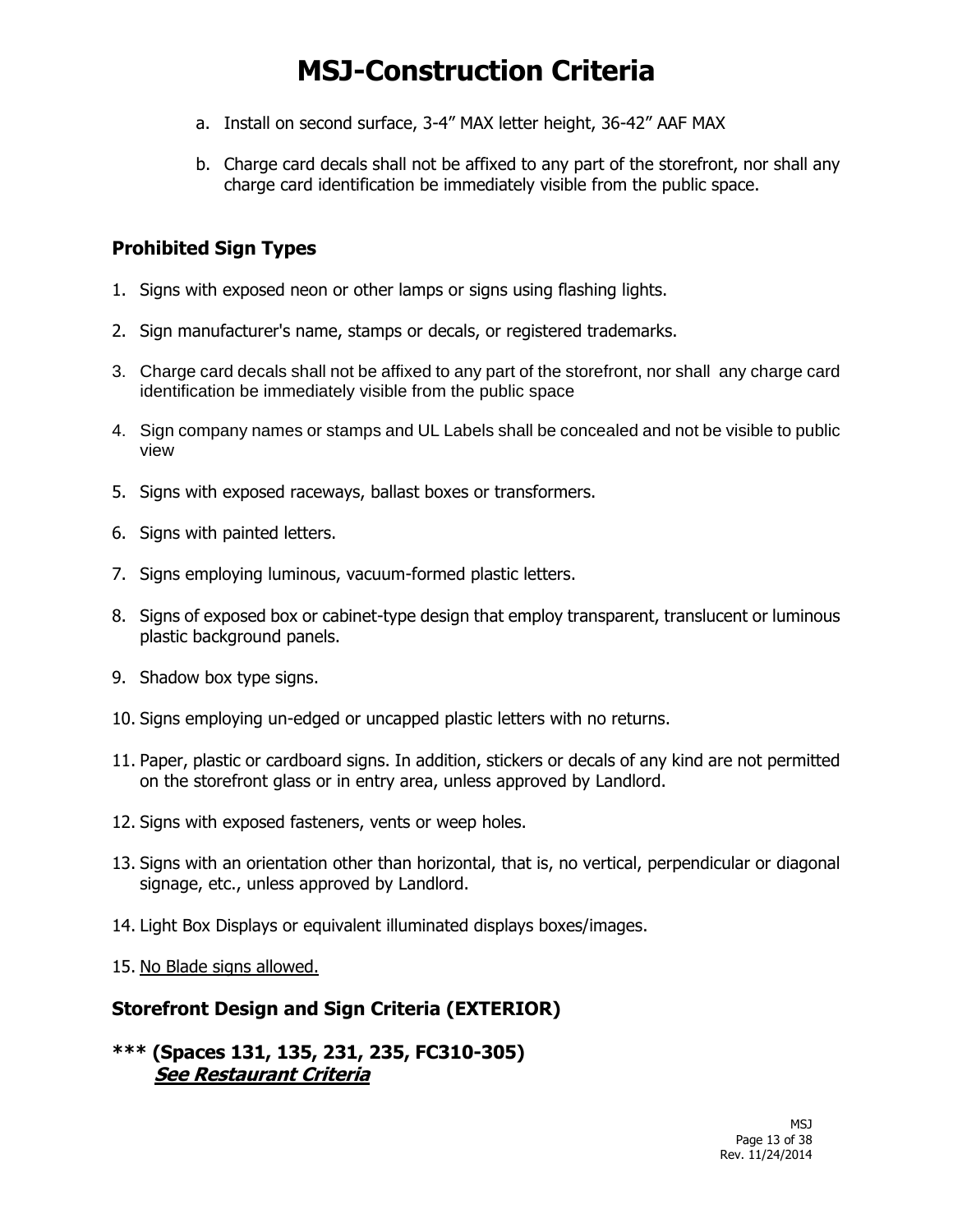### **Structural**

Modifications and alterations: Modifications and alterations to Landlord's framing structure and floors will not be permitted without Landlord's prior written approval. In the event that Landlord approves Tenant's request, Tenant shall leave Landlord's structure as strong or stronger than original design with finishes unimpaired. Conditions vary by location. Refer to Base Building Structural drawings for more information and Field verify all structural conditions:

- 1. Floors on Grade: Tenant shall provide a 4 inch concrete slab with a minimum strength of 3,000 PSI on a reinforced with  $6''x6'' - W1.4 \times W1.4$  WWF on a vapor barrier (10 mil minimum). **Tenant shall provide additional compacted and fine grade sand fill and remove excess as required.**
	- a. Termite: Treat soil for termite protection prior to pouring the slabs as needed per code.
	- b. Structural Design Loads- First Level: 100 lbs./sq. ft. subject to Landlord review and approval.
- 2. Upper Level Floors: Landlord provided Concrete slab on composite metal deck. Approximate 2 1/2" depression occurs within concrete slab in designated areas adjacent to the Tenant's storefront lease line.
	- a. Structural Design Loads -Second Level: 100 psf (reducible)
- 3. Mezzanines: Upper Level floor framing has not been designed to support mezzanines. In the event an upper level Tenant is approved for a mezzanine, all structural enhancements of the floor framing and associated structure are the sole responsibility of the Tenant. Tenant shall submit structural mezzanine framing drawings and structural calculations verifying capacity of the base building structure, prepared by a structural engineer registered in the Commonwealth of Puerto Rico for Landlord's review and approval.
- 4. Roof: Structural Design Loads subject to Landlord Review and Approval**.** Tenant shall submit loading, roof framing analysis and support details - prepared by a structural engineer registered in the Commonwealth of Puerto Rico for Landlord's review and approval.
- 5. Coring of floor slabs: Floor slabs can have single cores not exceeding 6" diameter placed through the composite concrete slabs in any location except within the 5 foot wide zones centered on the collector element and 3 foot wide zone from slab edge at boundary element slab reinforcing denoted on the attached drawings. Cores cannot be placed closer than 4 feet from another core without engineers approval. Field verify the location of the slab reinforcing and structural steel framing below prior to coring.
	- a. All Tenant floor penetrations shall be coordinate with Landlord's Field Representative structural consultant and shall be engineered to fit existing conditions and installed according to the Standard Floor Penetrations details in the base building drawings on the website.
	- b. All floor penetrations in food service/preparation areas and toilet rooms shall have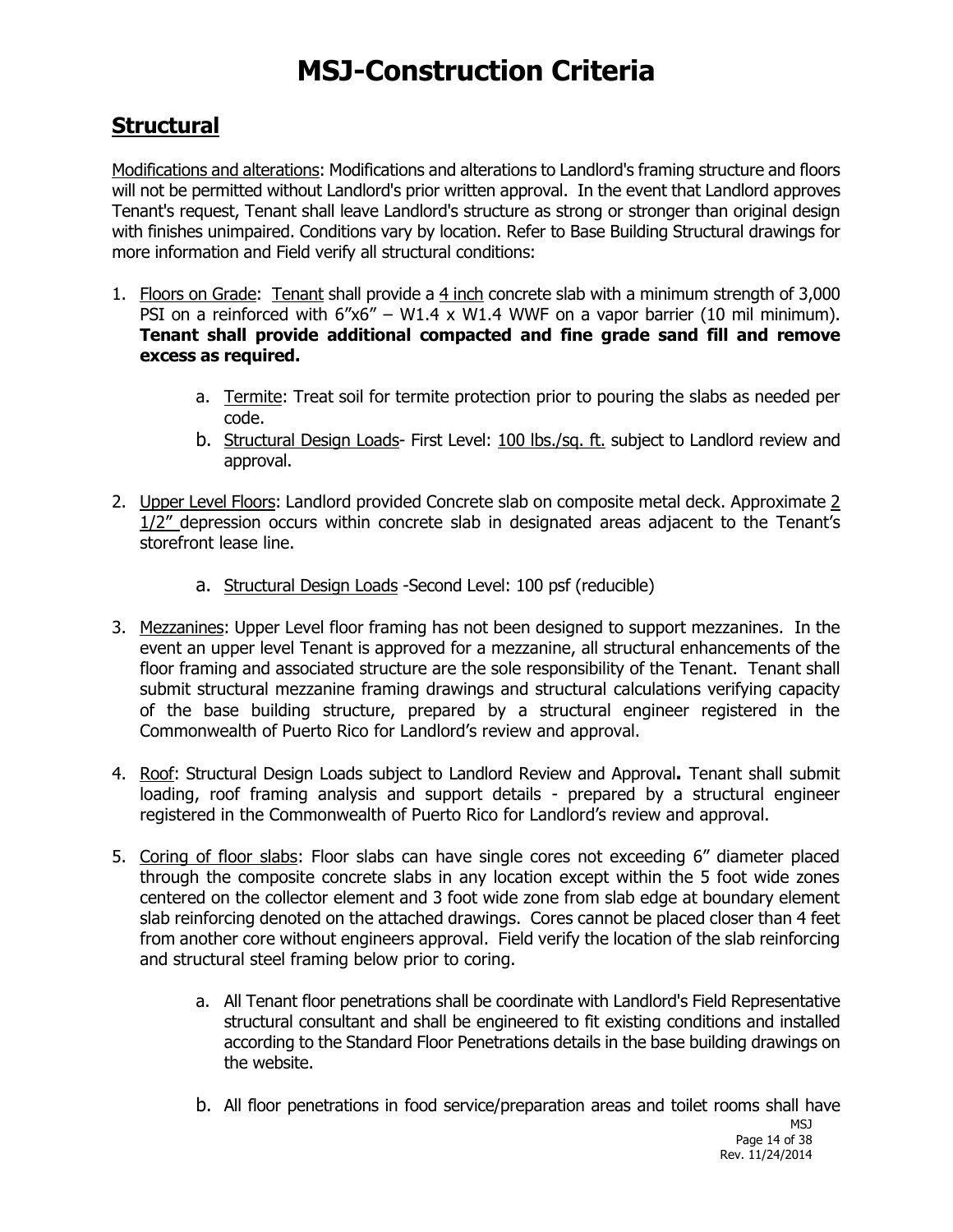Water tight sleeves extending a minimum of 4" above finish floor.

- **c. Second Level Trenching:** Trench ½" deep no deeper or wider than 5/16", and should be carefully scored by sawcutting concrete and removed to avoid any damage beyond the required  $\frac{1}{2}$  x 5/16" slot. The area should be repaired / filled with an appropriate cementitious material. Subject to Landlord review and approval.
- 6. **Seismic Restraint, Vibration Isolation and Sound Attenuation:** vibration isolation and seismic restraint requirements must be provided for all equipment (floor mounted and suspended).
	- a. Pollution Control Devices/Scubbers & exhaust fans often create excessive noise both in the kitchen and outside and may require additional sound attenuation.
	- b. Speaker systems must provide sound attenuation materials and installation methods so as not to infringe on adjacent Tenants quiet enjoyment.
- 7. **Special Steel Moment Frame and Special Steel Concentrically Braced Frame (SSMF & SSCBF) Attachment:** the following are guidelines regarding attachments to the Core Braces. It is acceptable to attach light, non-rigid finishes such as stud tracks or drywall. Typically such items could be attached via tack welds, small powder actuated fasteners or self-tapping screws and must be approved by Tenant Coordination.

The following attachments are prohibited:

- The protected zones should be off limits as shown on 7/S-602M and 1/S-605M and described in section 7.4 of AISC 341-05
- Anything regarding life safety issues should not be attached to the SSMF's & SSCBF's, i.e. stairs, elevator guard rails, etc.
- Anything that would cause the SSMF's & SSCBF's to carry additional loads, i.e. beams that would transfer gravity, or girts at the perimeter of the structure that would transfer lateral loads.
- Mechanical, electrical and plumbing, fire sprinkler, etc.
- In general, anything so rigid that it would prohibit the SSMF's or SSCBF's from properly functioning during a seismic event.
- 8. **Fireproofing:** Fireproofing is covering and finishing columns, beams and the upper level deck(s).
	- a. Columns and floor beams are provided with spray-applied fireproofing by the Landlord to achieve a two-hour fire resistance rating.
	- b. Roof beams and steel roof deck have been provided with spray-applied fireproofing by the Landlord to achieve a one-hour fire resistance rating.
	- c. The tenant shall repair the fireproofing with approved methods as necessary to meet the required rating wherever tenant work has caused it to be scraped or removed.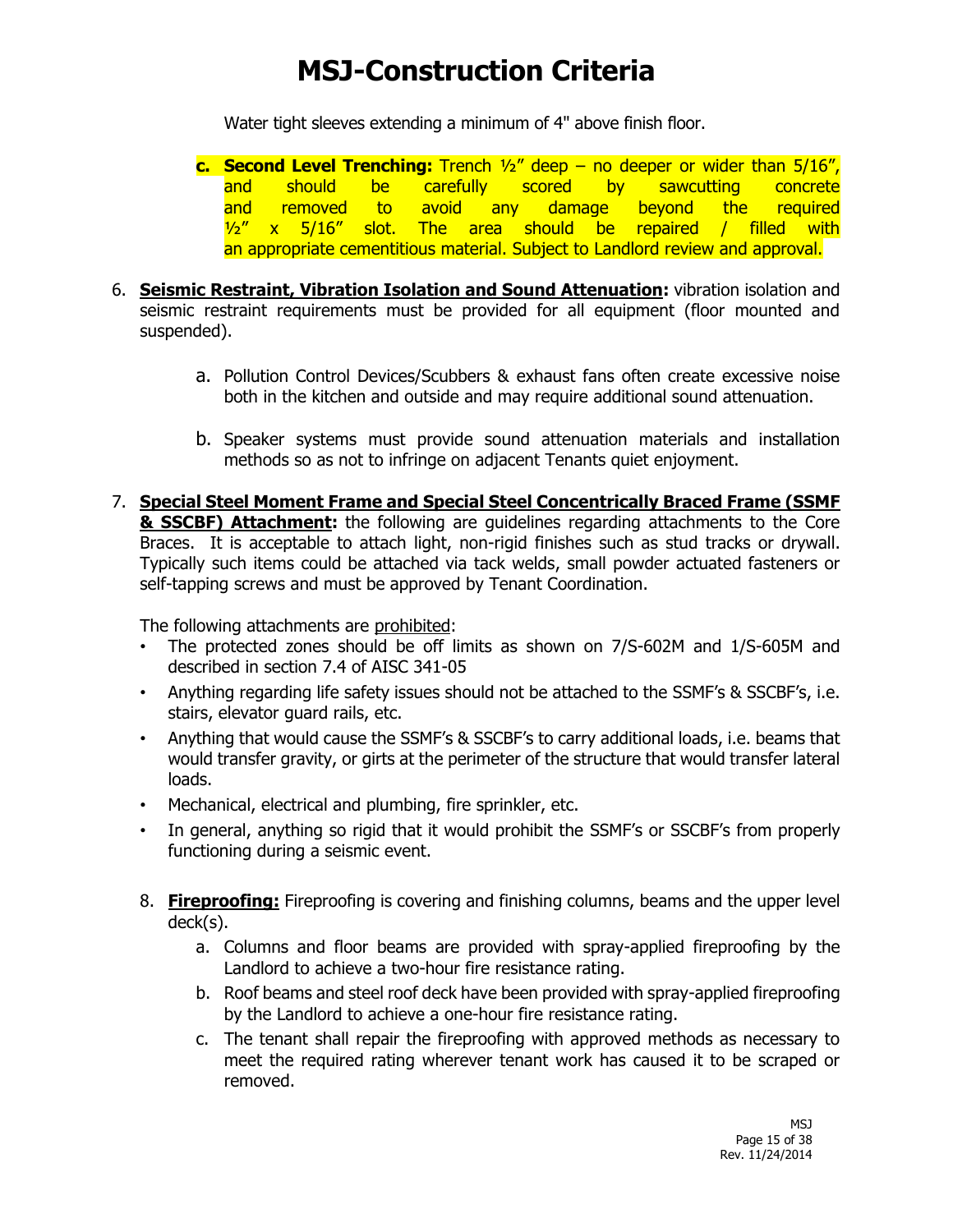- 9. **Seismic Joint:** A Seismic joint exists in close proximity to column line 20. The Seismic Joint must be detailed and illustrated in the Tenant Construction Documents for the storefront or floor areas. Seismic joint materials must be compatible with the storefront and floor finish materials.
- 10. **Support of Fan Coil Units from the Floor Deck:** Fan coil units weighing less than 1,000 lbs may be supported from the second floor and from the slab portion of the third floor. The units shall be supported only from the steel beams and must be attached to meet current Building Code seismic tie requirements. Repair all damaged fireproofing. Ensure that no connections are made to the "No Attachment Zones" denoted on the steel framing. Units shall be located at least 10 feet from any other supported units.
	- a. Provide weight of unit with construction drawings submittal
- 11. **Support of Fan Coil Units from the Roof:** Fan coil units weighing less than 600 lbs may be supported from the roof structure. The units shall be supported only from the steel beams and must be attached to meet current Building Code seismic tie requirements. Under no circumstances shall the unit or associated piping or ductwork be supported from the metal roof decking. Repair all damaged fireproofing. Ensure that no connections are made to the "No Attachment Zones" denoted on the steel framing. Units shall be located at least 10 feet from any other supported units unless reviewed by our office.
	- a. Provide weight of unit with construction drawings submittal
- 12. **Safes:** provide structural information on safes load and path of travel for Landlord review and approval.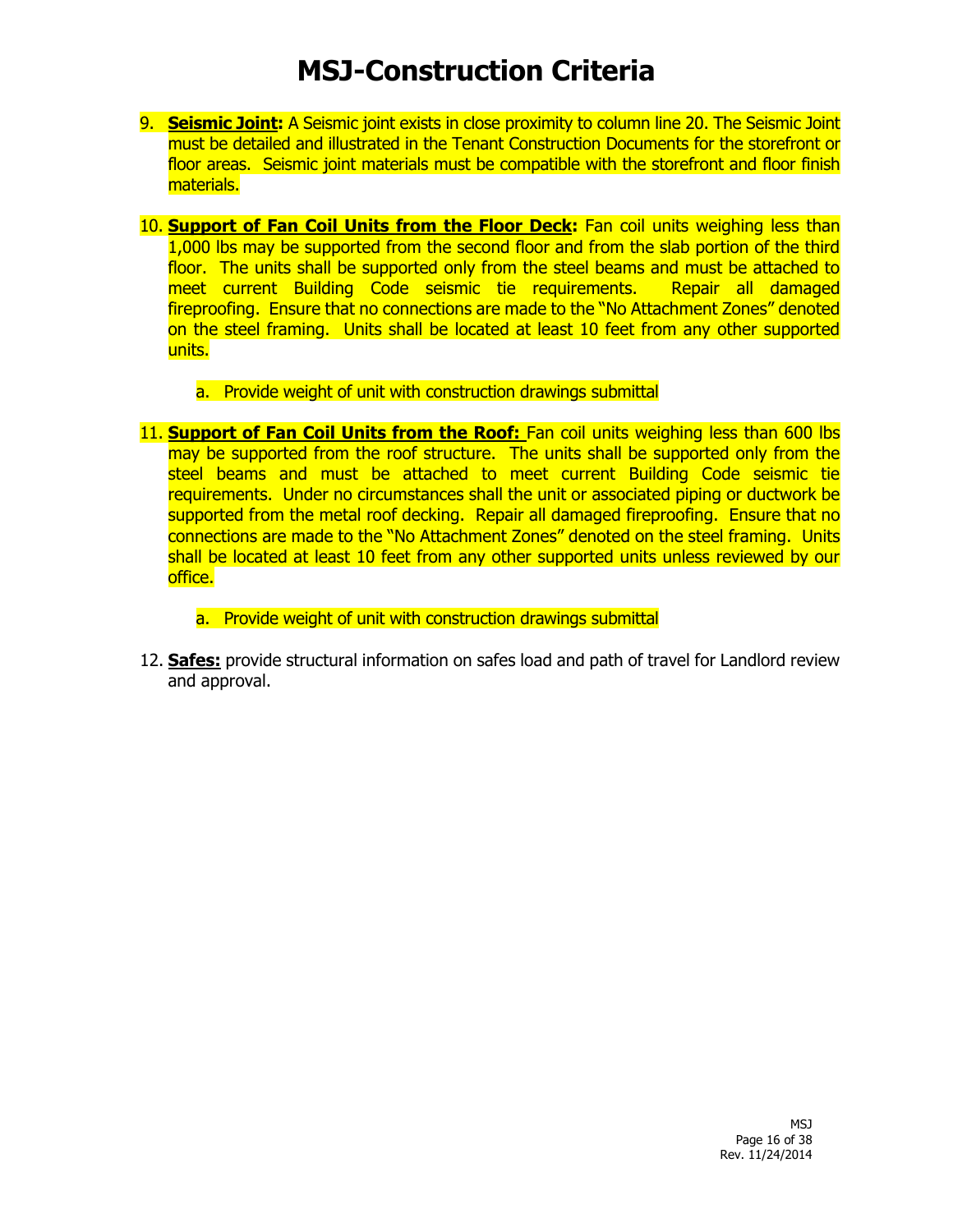### **Heating, Ventilation and Air-Conditioning**

#### **\*\*\* All Tenants Shall Connect to the Central Centralized Chilled Water Plant System (U.N.O) \*\*\***

#### **LANDLORD WORK**

- 1. Centralized Chilled Water Plant: The Leased Premises are served from a Centralized Chilled Water Plant installed by Landlord which will deliver, during regular Shopping Center business hours, filtered, Chilled Water at a fixed temperature and variable volume. The system is designed to maintain the Leased Premises at  $75^{\circ}F$ .  $+2^{\circ}F$ . DB and 60% RH, when outdoor temperature is 90ºF. DB and 73ºF. WB, and Tenant's total internal sensible.
- 2. Chilled Water Loop: The Chilled Water Loop will provide Chilled Water Supply (CWS) at a temperature of 44 degrees Fahrenheit, and Chilled Water Return (CWR) at 56 degrees Fahrenheit (12 degree Fahrenheit delta t), for connection to Tenant's Fan Coil Unit(s). Tenants are allowed 2 GPM/Ton, based on the following Criteria:
	- a. Level 1 Retail Tenants@ 290 s.f./ton
	- b. Level 2 Retail Tenants @ 270 s.f./ton
	- c. Restaurant Tenants @ 100 s.f./ton (levels 1 & 2)
- 3. Outside Air: Outside air provided to the space will be unconditioned and must be accounted for in Tenant's load calculations for cooling requirements.
	- a. The Outside Air Duct System is sized for low pressure, roughly between 0.08" and 0.10"/100 feet friction loss and under 1,500 fpm velocity.
- 4. Outside Air Duct Main: Landlord will provide an OSA Main for Tenant's connection.
- 5. BAS System: A control communications loop will be provided by Landlord in close proximity to the Tenant's premises. One junction box is provided for each Chilled Water Tap and shall be located within the Tenant space.
- 6. Toilet Exhaust: Toilet exhaust ducts stubbed into or in close proximity to each Tenant space.

#### **TENANT WORK**

Tenant, at its sole cost and expense, shall prepare Construction Drawings and Specifications for and shall initially construct or provide all heating, ventilation, exhaust Equipment, including controls, ducts, insulation and all structural, plumbing and electrical for the leased premises. Each Tenant shall provide an individual system(s) as outlined below. All equipment shall bear UL labels. **Please refer to the Tenant Interface Diagrams.**

**Upon completion of Tenant build out, Tenant must provide one (1) pdf plan with asbuilt information for Mechanical, Electrical and Plumbing.**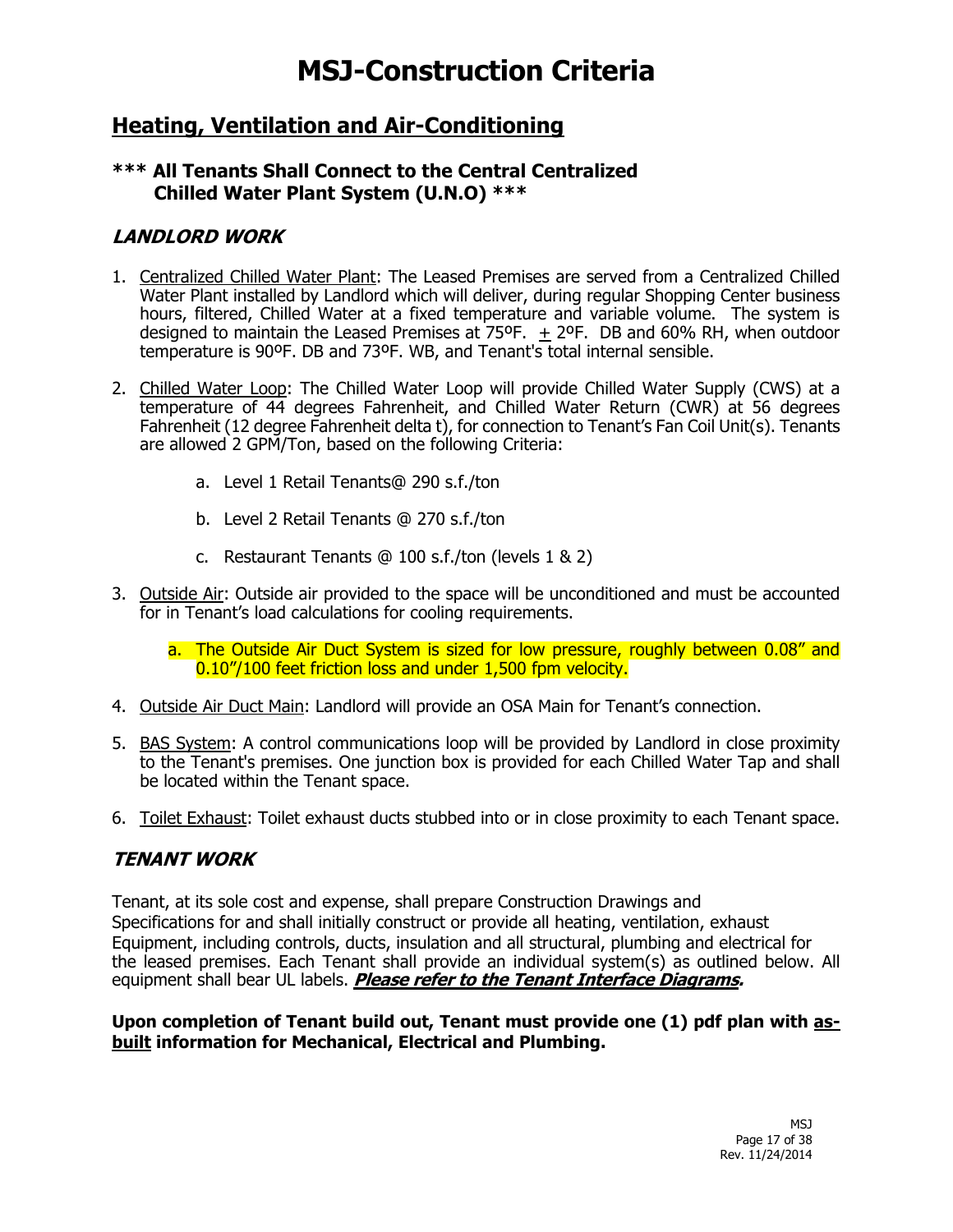#### **HVAC**

- 1. Chilled Water System: The tenant shall design the piping system from the Landlord's connection point (supply and return) to not exceed a maximum of 25 feet of head in pressure drop. Included in this calculation and design shall be the pressure drop associated with all tenant piping, valves, fittings, coil pressure drop and flow regulating valves.
- 2. Cooling Equipment-Chilled Water Fan Coil Units: The **Landlord shall furnish the Fan Coil Unit at tenant's expense.** Tenant shall install the Fan Coil Unit within its Leased Premises, Chilled Water Fan Coil Units that can be interfaced with the Landlord's Centralized BAS System. Tenant shall design and install the air distribution system for its Leased Premises in accordance with BAS Interface Diagrams. The chilled water fan coil unit shall include the cabinet / casing, supply fan, fan contactor, condensate drain pan, filter rack & filters, terminal block for power and disconnect switch.
	- a. The Landlord shall furnish the temperature / humidity / CO2 sensor (at tenants expense) for installation by tenant which shall also include an over-ride button for afterhours cooling operation. The programming features and requirements are to be coordinated with the Landlord.
	- b. The tenant shall provide shut-off valves, strainer, B&G circuit setter for flow regulation and chilled water control valve and each chilled water fan coil unit.
- 3. Variable Air Volume (VAV's): The **Landlord shall furnish the VAV boxes at tenant's expense.** Tenant shall install the VAV Box between the Landlord's outside air duct and the Tenant's fan coil unit for regulating the amount of outside air delivered to the space. There shall be a separate VAV box for each chilled water fan coil unit.
	- a. VAV Controls: The **Landlord shall furnish the unitary controller for the VAV boxes at tenant's expense.** This unitary controller shall regulate the damper position for proper outside air volume, shall regulate the chilled water valve at the fan coil unit, shall start / stop the fan coil unit supply fan, shall receive the input from the water sensor in the secondary drain pan, shall integrate the input from the tenants domestic water meter and shall integrate the connection of the space temperature & CO2 sensor.
	- b. Tenant Furnished VAV Box**:** The tenant furnished VAV box shall include a 120 V to 24 V transformer with a 75 VA rating, flow ring sensor with tubing extended to control cabinet, control cabinet and damper with shaft. The VAV box shall be internally insulated.
	- 4. Chilled Water Control Valve: The tenant shall provide a modulating chilled water valve to regulate the proper amount of chilled water delivered to each chilled water fan coil unit. The chilled water valve shall be 24 VAC driven and shall accept a 0-10 V DC control signal.
	- 5. BAS System Temperature and Monitoring Controls: Final temperature, CO2, VAV and Fan Coil control wiring connections to the central BAS control communications loop and junction box will be made by Landlord's BAS contractor at Tenant's expense.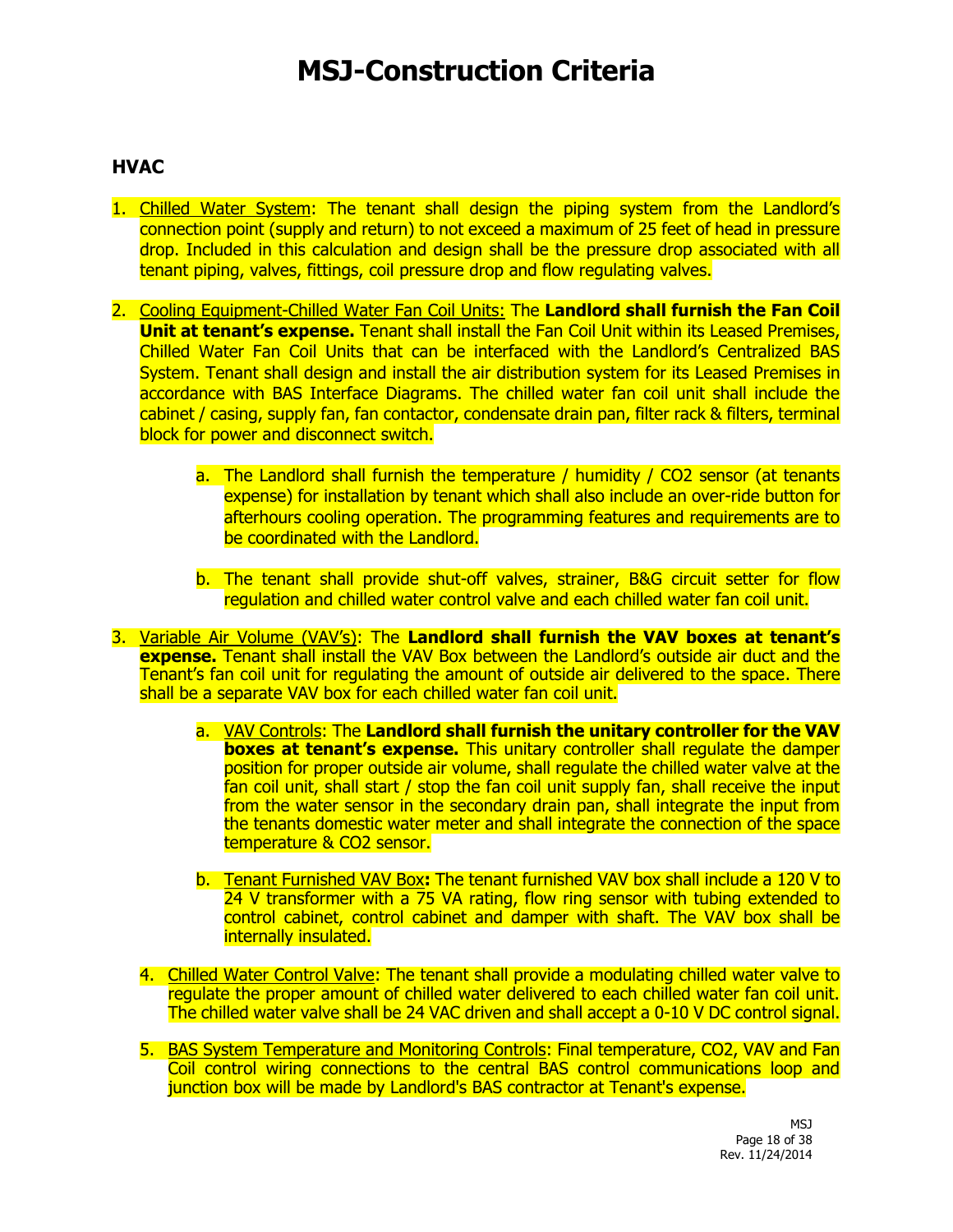- 6. The Landlord's BAS system will monitor Tenant's space temperature, space CO2 levels and regulate outside air volume (CFM quantity).
- 7. Control Wiring, Controls, Sensors: The Landlord shall furnish the following for Tenant installation (at Tenant's expense):
	- a. all code complying temperature control wiring including the communication wiring between the junction box within the Tenant's premise;
	- b. the Unitary controller located on the OA VAV box; and
	- c. the space temperature / CO2 sensor.
- 8. Final Terminations of BAS Wiring: The Landlord shall terminate the communication wiring at the BAS junction box and at the unitary controller on the OA VAV box at Tenant's expense. All other terminations shall be provided by the Tenant in accordance with manufacturers requirements. All control wiring shall be in conduit.
- 9. Insulation: All ductwork and Chilled Water Piping shall be insulated. All ductwork and Chilled Water Piping on all levels shall be installed in concealed space above ceilings.
- 10. Supplemental Systems: Those Tenants affected by external heat losses (exterior walls, doors, windows, floors, etc.) may install independent electric heat from Tenant's power source **upon Landlord approval** and consisting of the following:
	- a. Roof: By self-contained, thermostatically controlled electric unit heaters installed in the space between ceiling and roof. Unit heaters shall be designed to maintain a minimum inside dry bulb temperature of 55°F in this plenum. Thermostat shall be set and locked at 55°F.
	- b. Exterior Walls, Doors, and Windows: By self-contained, thermostatically controlled electric heaters or electric baseboard type radiant heaters. Heaters shall be designed to maintain a minimum inside dry bulb temperature of 70°F in affected spaces.

#### **Ventilation**

- 1. Outside Air: Tenant will connect to Landlord OSA duct stub. Retail Tenant is to design the OSA system for 7.5 CFM/Person and .12 CFM/S.F.; Restaurant Tenant shall be 7.5 CFM/Person and 0.18 CFM/S.F. (per ASHRAE Standard 62.1, 2010)
- 2. Toilet Rooms-Exhaust: **Tenant shall provide exhaust fans** to satisfy exhaust requirements for toilet rooms and for removal of heat or odors generated within the Leased Premises. Exhaust fans shall be located within the Leased Premises. Exhaust air discharge shall be restricted to exhaust duct locations designated by Landlord. Exhaust equipment shall be of ceiling or in-line type complete with backdraft damper and minimum 26 gauge sheet metal duct connection to Landlord's toilet exhaust system. Tenant's exhaust fan shall be controlled by a local switch provided by Tenant.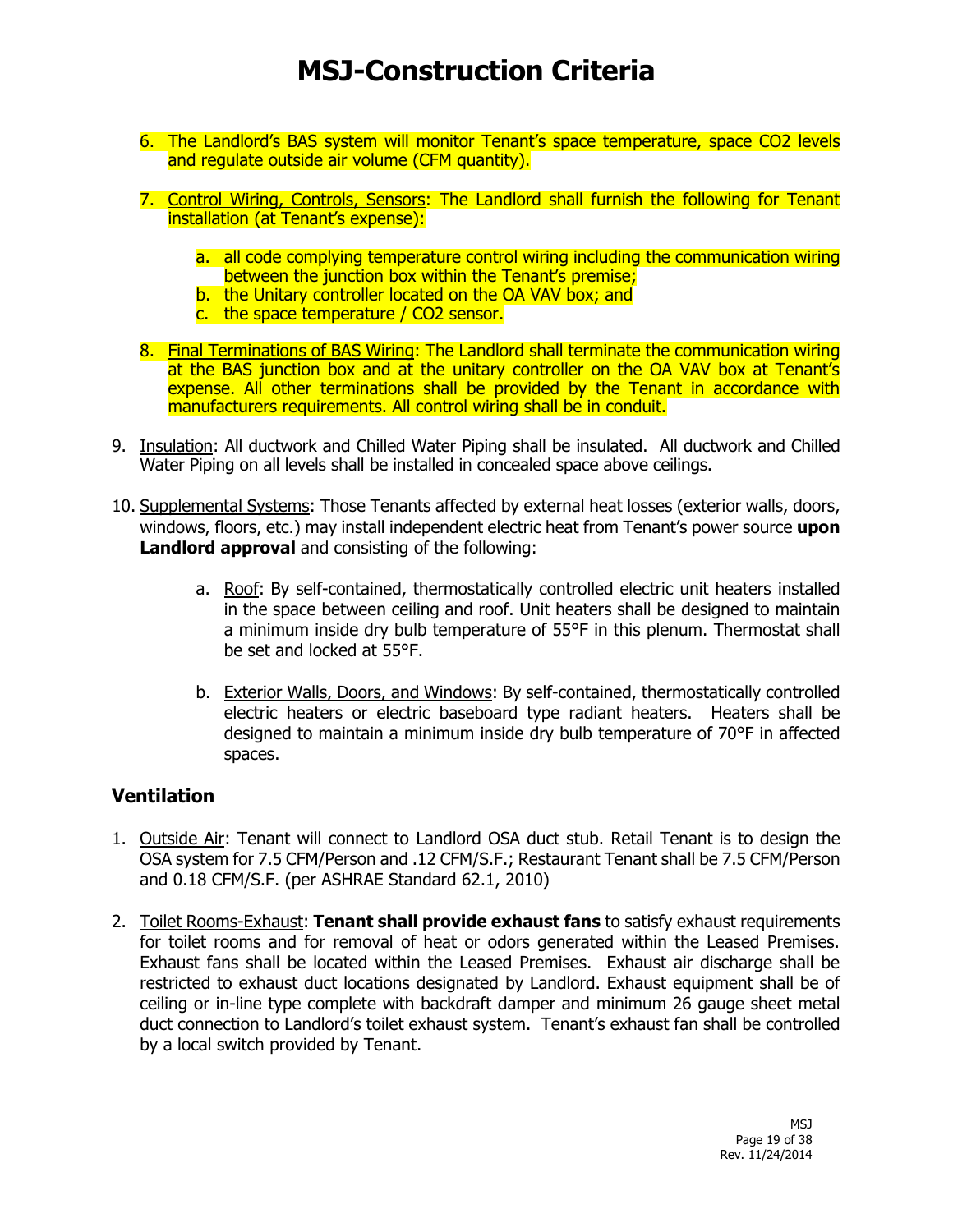### **General Requirements (Applies to Each System)**

- 1. Air Distribution System: Tenant shall furnish and install a standard distribution system to sales or dining areas of the leased premises. Tenant may elect to supply air to other than sales or dining areas with the understanding that temperature, as stated above, may not be maintained.
- 2. Ductwork: Design, fabricate and construct all ductwork from minimum 26 gauge sheet metal in accordance with the latest ASHRAE and SMACNA standards.
	- a. Fiberboard ductwork and flexible ductwork is not permitted.
	- b. Tenant's supply-air ductwork shall be insulated and all ductwork shall be installed in concealed space above ceilings. Space between Tenant's ceiling and structure shall be used as Tenant's return-air plenum as needed.
- 3. Points of Connection: Verify points of connection to existing ducts, waste, vent and water stubs with Landlord's Field Representative.
- 4. Odors: Tenant shall not permit odors from within the leased premises to enter other areas of the center. If any Tenant or occupant of the center objects to odors from the leased premises, the Landlord may, at Landlord's discretion, instruct the Tenant to control such odors. Failure to correct the situation would be a material breach of the lease. If Tenant's mechanical system is unable to function in a manner to prevent odors from leaving the premises, Tenant shall make the necessary adjustments or additions to its present system to the satisfaction of the Landlord's Field Representative.
- 5. Access: Equipment must be installed allowing clear access for servicing. Access must also be provided to Landlord Equipment as well (see access panel requirements).
- 6. Exhaust Ductwork Path of Travel (Restaurant Spaces 131,135, 231,235): For **First and Second Level Restaurant Tenants**, **ductwork shall be located in special shafts built by the Landlord** at Tenant Expense at locations and of construction designated by the Landlord and code.
	- a. Non-grease laden ductwork that passes through service corridor or adjacent Tenant walls or Upper Level floors shall have UL approved fire dampers located in ductwork at wall and floor. Provide approved access doors for service to fire dampers.
	- b. All grease laden ducts that pass through fire-rated partitions are to be encased in suitable material and fire rating approved for use by the code authorities.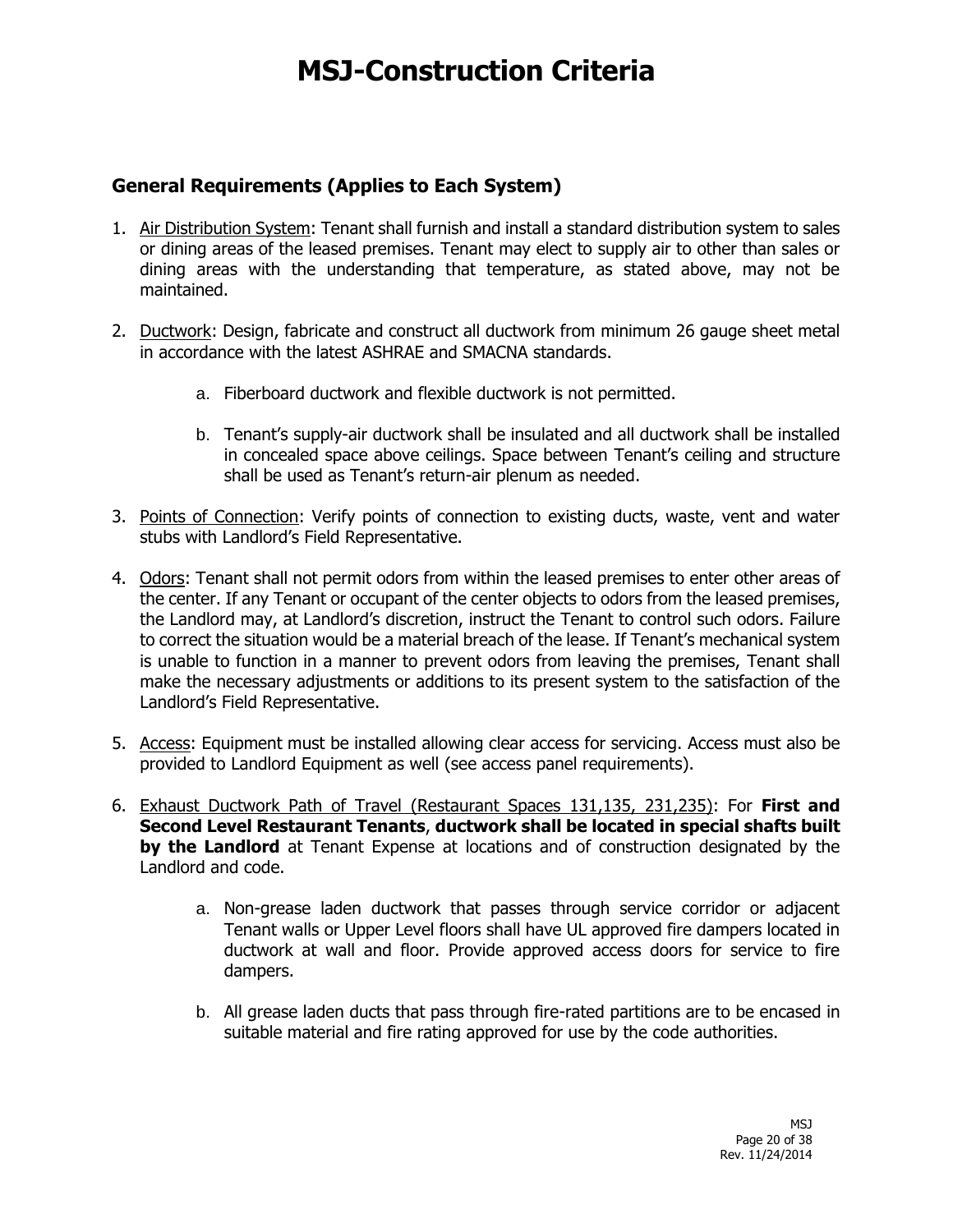- 7. Kitchen Exhaust and MUA Systems (Restaurant Spaces 131,135, 231, 235): For Lease Spaces designated for Food and Beverage Services, Tenant shall provide all process requirements, hood exhausts, equipment vents and MUA units as needed.
	- a. Kitchen Exhaust: Tenant shall furnish and install, if applicable, a complete **kitchen exhaust and make-up air duct system.** Ductwork shall be fabricated of metal in type and gauges specified by NFPA 96 for the use intended and shall be designed and constructed according to all codes and the latest ASHRAE and SMACNA standards.
		- i. All process exhausts, hood exhaust, equipment vents, and other contaminated exhaust, when permitted by Landlord, shall discharge vertically to the atmosphere twenty feet (20ft) minimum horizontally away from any fresh-air intakes, properly dispersing odors or fumes away from same. All grease hood exhaust fans must be equipped with internal grease collection receptors. Additionally, all grease hood exhaust fans must be surrounded by a self-contained grease retention system to protect the adjacent roof surfaces.
	- b. Pollution Control Devices: **Kitchen equipment will be required to use pollution control devices within the Tenant space for the kitchen exhaust systems**.
		- i. Exhaust Types: Exhaust hoods on roof shall be up-blast type. Provide exhaust to remove all hot food odors.
		- ii. UV Lights: Tenants will be required to use UV lights for grease mitigation in the kitchen hoods.
		- iii. Scrubbers: Odor and smoke removal devices (scrubbers) are required on the exhaust fans and located **within the Tenant space**. Charcoal or wood burning cooking equipment may require a 4 stage system.
		- iv. Access: Provide approved access doors to ductwork and/or equipment in accordance with local codes. All grease laden ducts that pass through firerated partitions are to be encased in suitable material approved for use by the code authorities.
- 8. Roof Work/Equipment: All Tenants' roof equipment shall be located in areas designated by the Landlord to specified heights and according to Landlord's approval. Exception: Should weight or location of equipment by Tenant require supports, screens, catwalks or roof hatch and ladder, they shall be provided by Tenant according to Standard Project Details. Landlord will determine when and where the above shall be required.
	- a. Structural Design Loads: subject to Landlord Review and Approval**.** Tenant shall submit loading, roof framing analysis and support details - prepared by a structural engineer registered in the Commonwealth of Puerto Rico for Landlord's review and approval.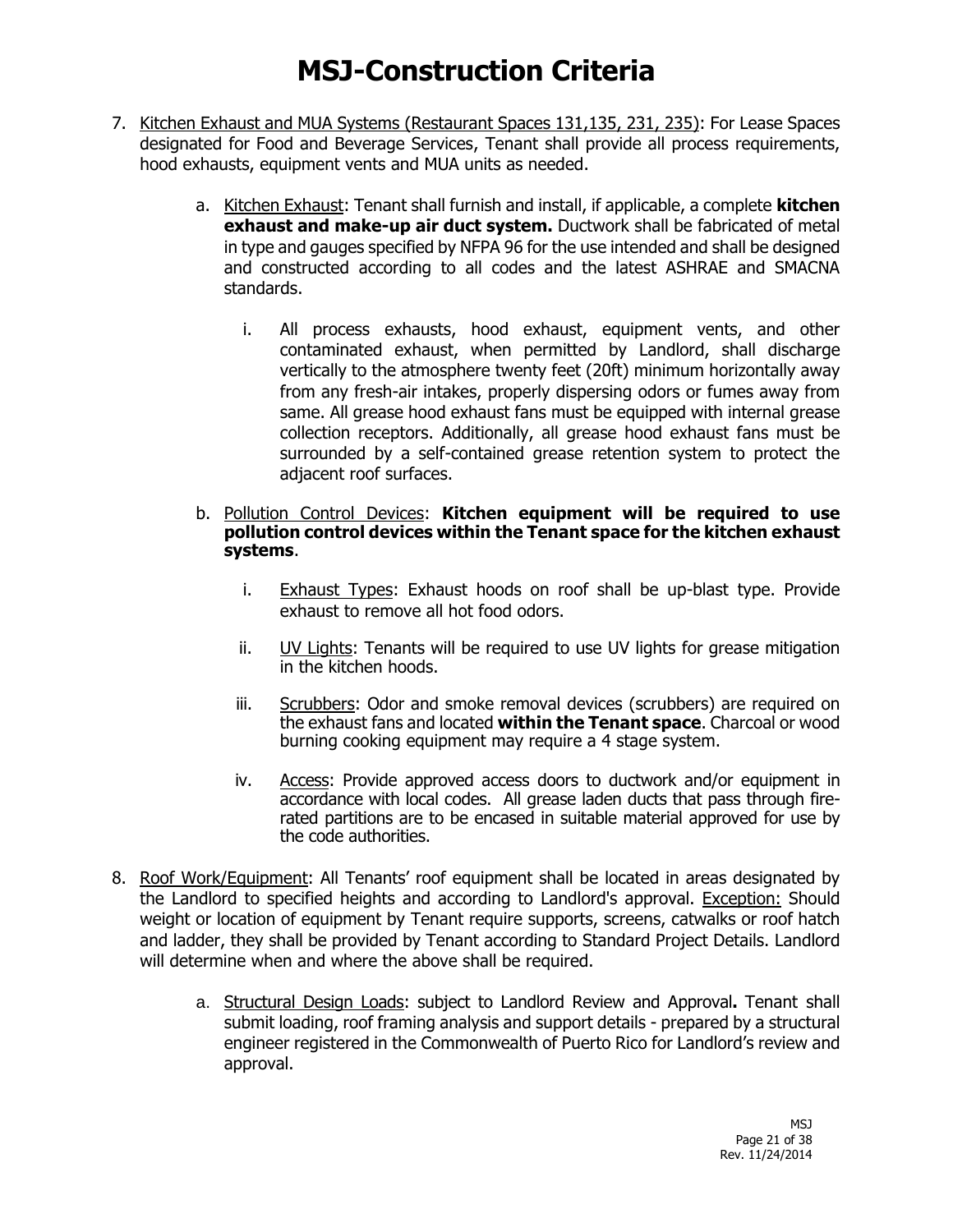- b. Finish: All such equipment shall be factory-finish painted according to the Landlord's paint schedule and specifications.
- c. Identification: Tenant's roof equipment shall be clearly identified with Tenant's name.
- d. Support: All equipment rails and curbs shall be positively anchored to the supporting structure and all equipment secured to the rails/curbs to resist the effects of **175 mph winds** (based on ultimate loads using ASCE7-10). Anchorage requirements shall be included on the Tenant's Mechanical plans.
- e. Cutting and Patching: Cutting and patching of roof openings, when approved by the Landlord, shall be done by the Landlord's roofing contractor at Tenant's expense.
- f. Roof Walkway Pads and Grease Pads: tenant shall provide walkway and grease pads per landlord roofing contractor's specs.
- 9. Air Balancing: Tenant shall engage a separate temperature control contractor for final set-up of system(s) operations and a separate Testing & Balancing contractor for all air balancing. **Tenant will provide the Air Balance report to the facility upon completion of the Tenant HVAC system (Tenants required to use Landlord's BAS contractor).**

10. Registers: All Tenants shall provide ceiling return-air registers or grilles.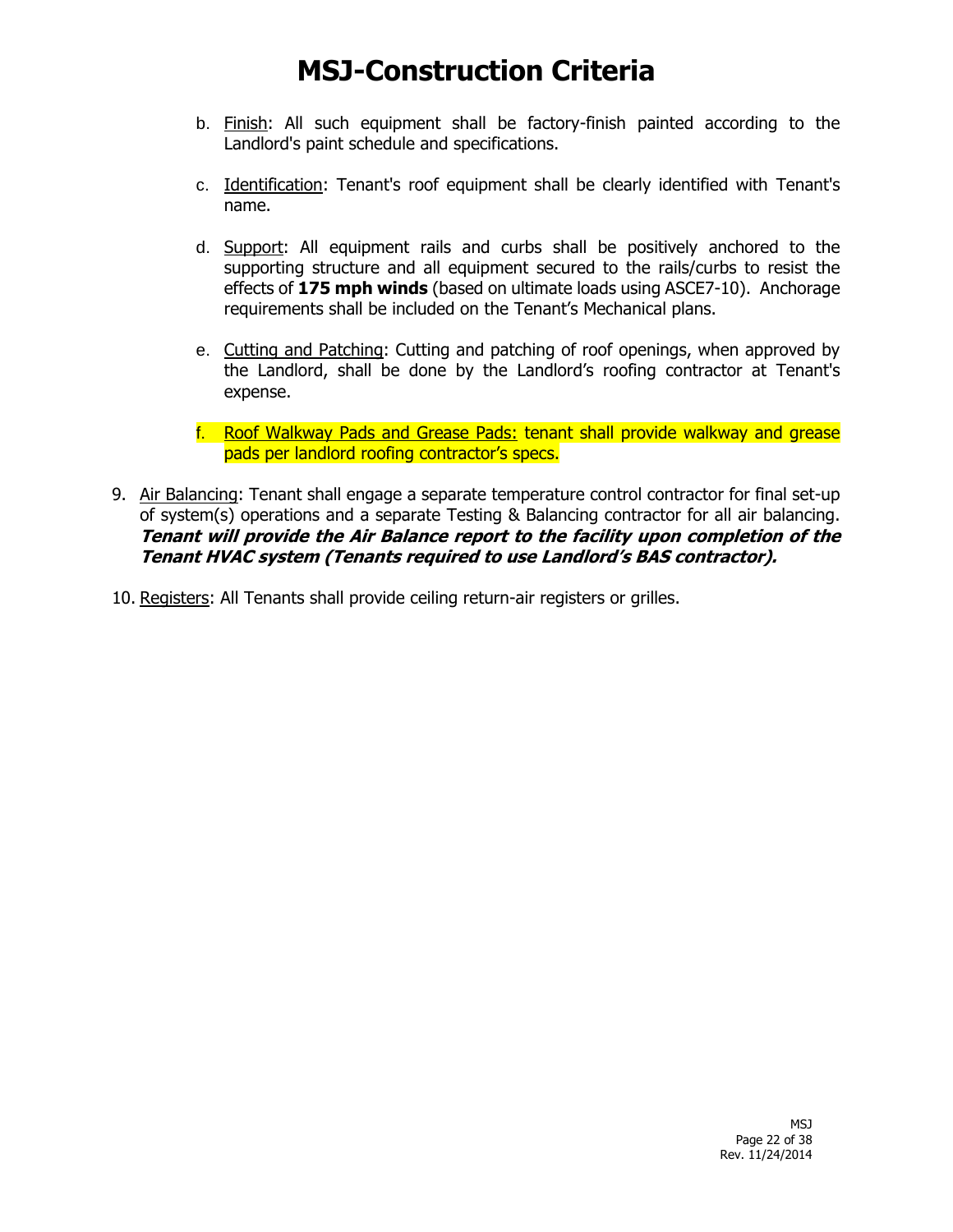### **Tenants designated to install Individual Heating, Ventilating and Air Conditioning Systems (Spaces FC301-FC305):**

**Upon completion of Tenant build out, Tenant must provide one (1) plan with as-built information for Mechanical, Electrical and Plumbing.** 

#### **TENANT WORK**

- 1. Individual System: Each Tenant shall provide its own individual system (i.e. heating, ventilation and air-conditioning equipment and controls, ducts, insulation, water supply, venting and drainage, fresh air supply and return, exhaust and make-up air, dehumidification and humidification equipment, water saving equipment and all structural, plumbing and electrical work related thereto). All equipment shall bear UL label.
	- c. All equipment shall be contained within Tenant's premises or within areas designated by Landlord.
	- d. All ductwork shall be insulated and all ductwork on all levels shall be installed in concealed space above ceilings.
	- e. Standards of design and construction shall be in accordance with latest ASHRAE and SMACNA Guides.

#### **General Requirements (Applies to Each System)**

- 1. Air Distribution System: Tenant shall furnish and install a standard distribution system to sales or dining areas of the leased premises. Tenant may elect to supply air to other than sales or dining areas with the understanding that temperature, as stated above, may not be maintained.
- 2. Ductwork: Design, fabricate and construct all ductwork from minimum 26 gauge sheet metal in accordance with the latest ASHRAE and SMACNA standards. Caution that fiberboard ductwork and flexible ductwork is not permitted.
- 3. Points of Connection: Verify points of connection to existing ducts, waste, vent and water stubs with Landlord's Field Representative.
- 4. Odors: Tenant shall not permit odors from within the leased premises to enter other areas of the center. If any Tenant or occupant of the center objects to odors from the leased premises, the Landlord may, at Landlord's discretion, instruct the Tenant to control such odors. Failure to correct the situation would be a material breach of the lease. If Tenant's mechanical system is unable to function in a manner to prevent odors from leaving the premises, Tenant shall make the necessary adjustments or additions to its present system to the satisfaction of the Landlord's Field Representative.
- 5. Access: Equipment must be installed allowing clear access for servicing.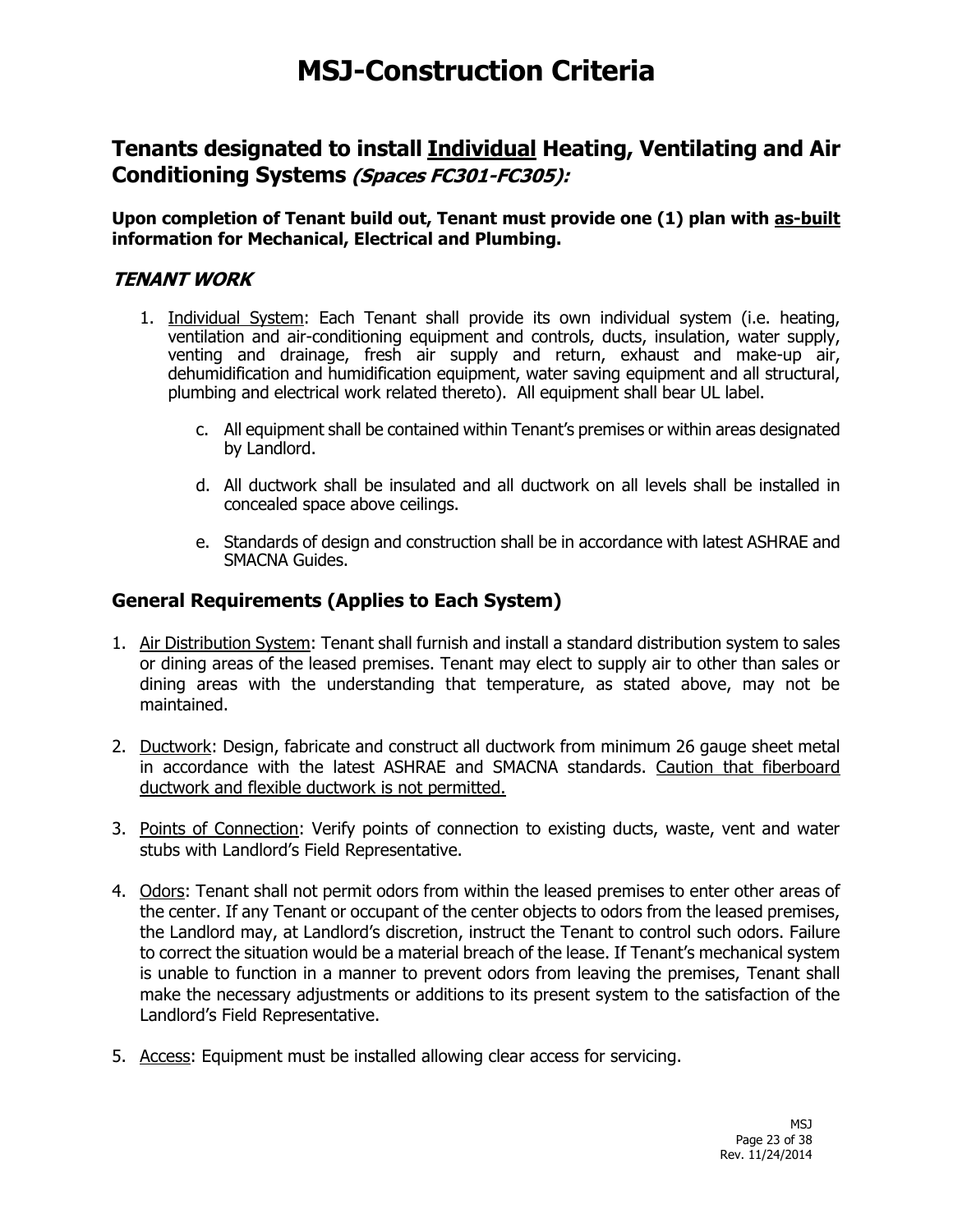- 6. Kitchen Exhaust and MUA Systems: For Lease Spaces designated for Food and Beverage Services Tenant shall provide all process requirements, hood exhausts, equipment vents and MUA units as needed. When permitted by the Landlord, they shall extend the ductwork through the roof via special shafts built by the Tenant at locations and of construction designated by the Landlord.
	- a. Tenant shall furnish and install, if applicable, a complete **kitchen exhaust and make-up air duct system.** Ductwork shall be fabricated of metal in type and gauges specified by NFPA 96 for the use intended and shall be designed and constructed according to all codes and the latest ASHRAE and SMACNA standards.
	- b. All process exhausts, hood exhaust, equipment vents, and other contaminated exhaust, when permitted by Landlord, shall discharge vertically to the atmosphere twenty feet (20ft) minimum horizontally away from any fresh-air intakes, properly dispersing odors or fumes away from same. All grease hood exhaust fans must be equipped with internal grease collection receptors. Additionally, all grease hood exhaust fans must be surrounded by a self-contained grease retention system to protect the adjacent roof surfaces.
		- i. Pollution Control Devices: **Kitchen equipment will be required to use pollution control devices within the Tenant space for the kitchen exhaust systems.**
			- ii. Exhaust Types: Exhaust hoods on roof shall be up-blast type. Provide exhaust to remove all hot food odors.
			- iii. UV Lights: Tenants will be required to use UV lights for grease mitigation in the kitchen hoods.
			- iv. Scrubbers: Odor and smoke removal devices (scrubbers) are required on the exhaust fans and located **within the Tenant space**. Charcoal or wood burning cooking equipment may require a 4 stage system.
			- v. Access: Provide approved access doors to ductwork and/or equipment in accordance with local codes. All grease laden ducts that pass through fire-rated partitions are to be encased in suitable material approved for use by the code authorities.
- 7. Roof Work/Equipment: Tenant's roof equipment shall be located in areas designated by the Landlord to specified heights and according to Landlord's approval. Exception: Should weight or location of equipment by Tenant require supports, screens, catwalks or roof hatch and ladder, they shall be provided by Tenant according to Standard Project Details. Landlord will determine when and where the above shall be required.
	- a. Finish: All such equipment shall be factory-finish painted according to the Landlord's paint schedule and specifications.
	- b. Identification: Tenant's roof equipment shall be clearly identified with Tenant's name.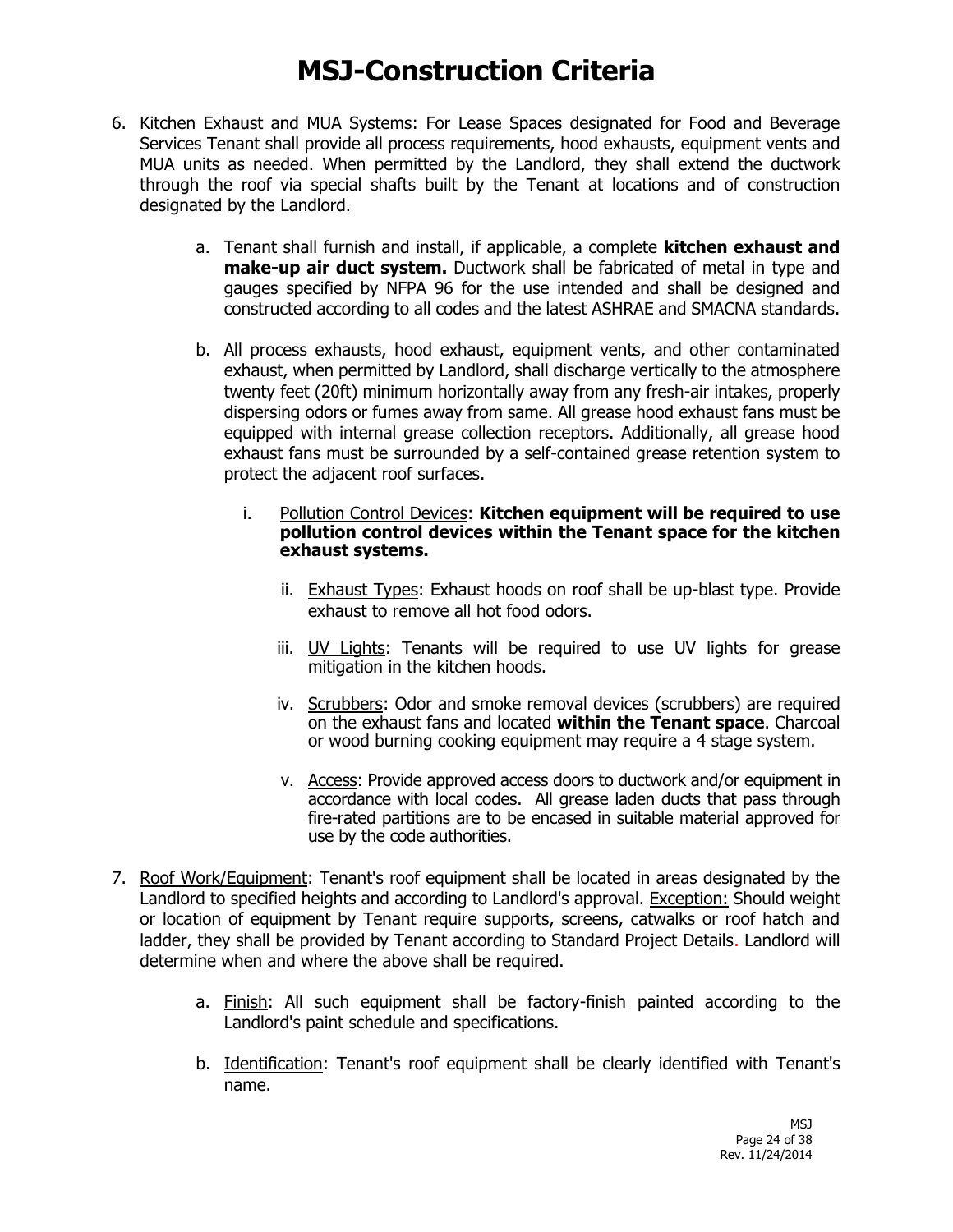- c. Support: All equipment rails and curbs shall be positively anchored to the supporting structure and all equipment secured to the rails/curbs to resist the effects of **175 mph winds** (based on ultimate loads using ASCE7-10). Anchorage requirements shall be included on the Tenant's Mechanical plans.
- d. Cutting and Patching: Cutting and patching of roof openings, when approved by the Landlord, shall be done by the Landlord's roofing contractor at Tenant's expense.

e. Roof Walkway Pads and Grease Pads: tenant shall provide walkway and grease pads per landlord roofing contractor's specs.

- 8. Air Balancing: Tenant shall engage a separate temperature control contractor for final set-up of system(s) operations and a separate Testing & Balancing contractor for all air balancing. **Tenant will provide the Air Balance report to the facility upon completion of the Tenant HVAC system (The Tenant is required to use Landlord's BAS contractor).**
- 9. Registers: All Tenants shall provide ceiling return-air registers or grilles (maximum velocity 400 FPM net).
- 10. Control Wiring: Tenant shall furnish and install all code complying temperature control wiring and conduit as required per manufacturer's recommendations or the Landlord's review comments. All control wiring shall be in conduit or Plenum rated wire.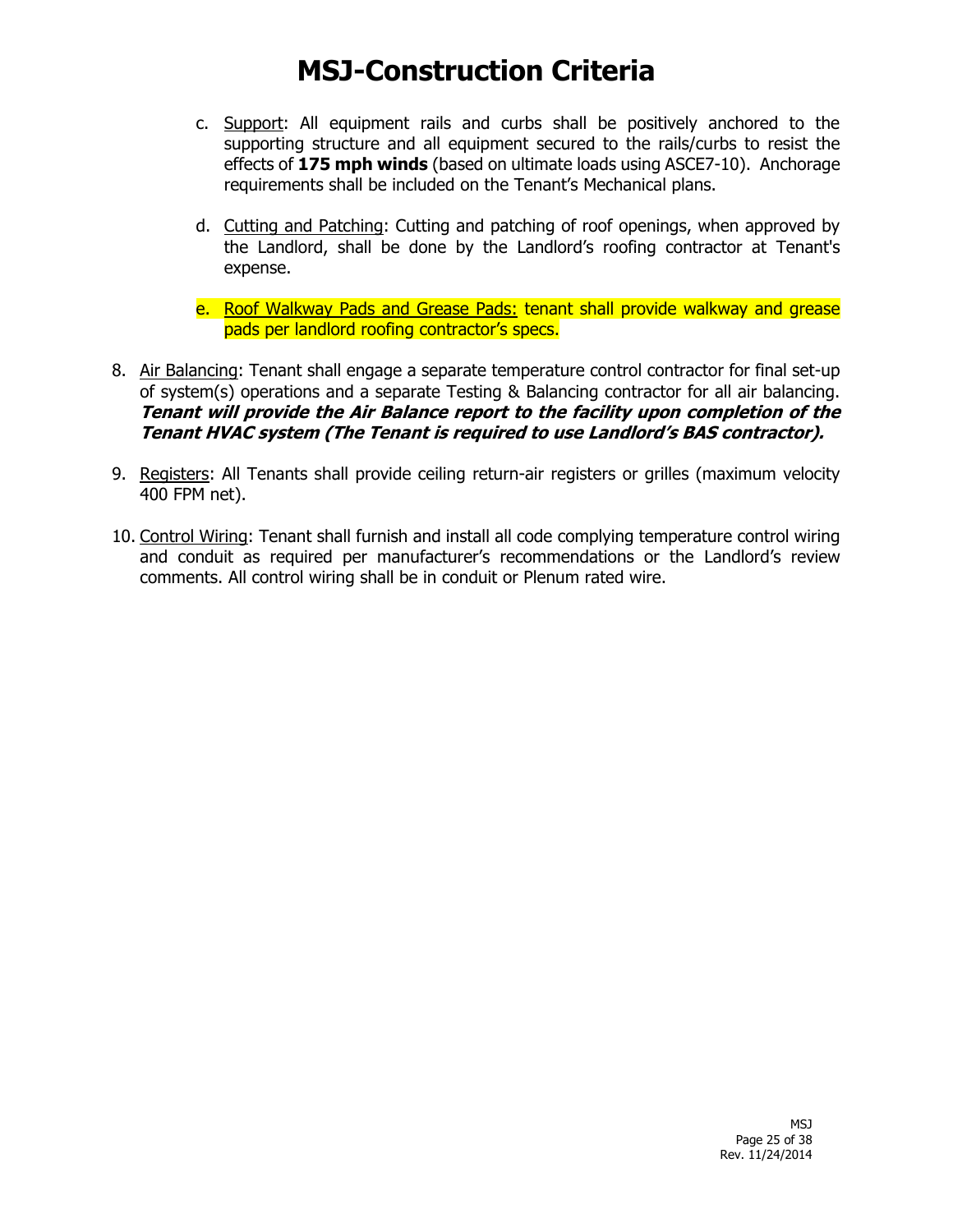### **Plumbing**

#### **LANDLORD WORK**

- 1. Points of Connection: On-site water supply mains for domestic and fire protection, shut-off valves, and fire hydrants.
	- a. Water: 3/4" interior domestic water branch line stubbed into Retail Tenant's premises. 2" interior domestic water branch line stubbed into Restaurant Tenant's premises.
	- b. Sanitary: 4" sanitary waste line and plumbing vent branch lines stubbed below and above Tenant's premises for Retail Tenants. 6" Sanitary Waste Line and plumbing vent branch lines stubbed below and above Tenant's premises for Restaurant Tenants.
	- c. Gas: Gas Utility Company meter manifolds will be located in an area designated by Landlord.
	- d. Grease Waste: 6" grease waste line and plumbing vent branch lines stubbed below and above Tenant's premises for designated food and beverage service Tenant spaces.
		- i. Grease Interceptor: A grease interceptor has been provided by Landlord for each designated food and beverage Tenant space.

#### **TENANT WORK**

#### 1. **Upon completion of Tenant build out, Tenant must provide one (1) pdf plan with as-built information for Mechanical, Electrical and Plumbing.**

2. System: Plumbing fixtures and piping system including all rough-in and final connections for same. Installation of all hot and insulated cold water lines, drains, and vents, electrical water heaters, water meter, and final connections to Tenant's specialty equipment. All installed per governing codes.

#### 3. Plumbing Fixture Travel Distance:

- e. Retail Tenants complying with the 300' travel distance to central facilities:
	- i. Tenants with GLA 1,000 S.F. or less:
		- 1. No facilities to be provided for public/customer or use.
		- 2. No drinking fountains to be provided.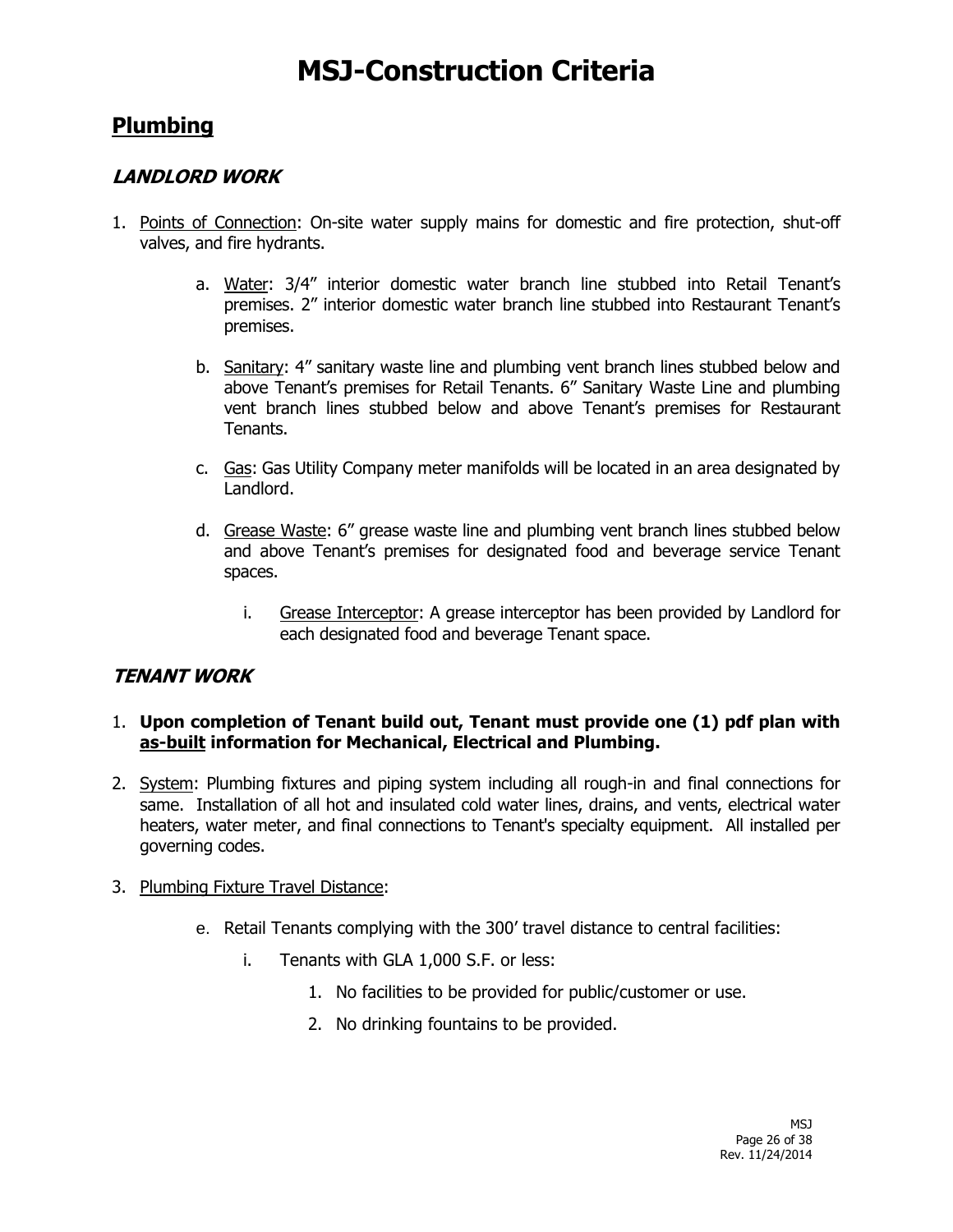- ii. Tenants with GLA greater than 1,000 S.F.:
	- 1. A single unisex toilet facility will be provided for employee use only (required by developer).
	- 2. No drinking fountains to be provided.
- f. Retail Tenants NOT complying with the 300' travel distance to central facilities:
	- i. Tenants with GLA 1,000 SF or less:
		- 1. No facilities to be provided for public/customer or employee use.
		- 2. No drinking fountains to be provided.
	- ii. Tenants with GLA greater than 1,000 SF up to 2,000 SF:
		- 1. A single unisex toilet facility will be provided for public/customer and employee use.
		- 2. No drinking fountains will be provided.
	- iii. Tenants with GLA greater than 2,000 SF:
		- 1. Public/customer and employee toilet facilities will be provided within the Tenant space as required by code (based on the number of occupants and use of the space).
		- 2. Drinking fountains/water coolers will be provided for public/customer and employee use as required by code.
- g. Restaurant Tenants (regardless of travel distance and size):
	- i. Public/customer and employee facilities will be provided within the Tenant space as required by code (based on the number of occupants and use of the space).
	- ii. Drinking fountains will be provided for public/customer and employee use as required by code.
- h. **Public Facilities Signage: The Tenant spaces which provide public facilities will indicate such on their storefront window to ensure that occupants in the mall concourse are aware of the nearest facility (see the LOD for public facilities decal). Also, within the Tenant spaces which provide facilities, signage will be provided indicating that the facilities are available within the space for public use.**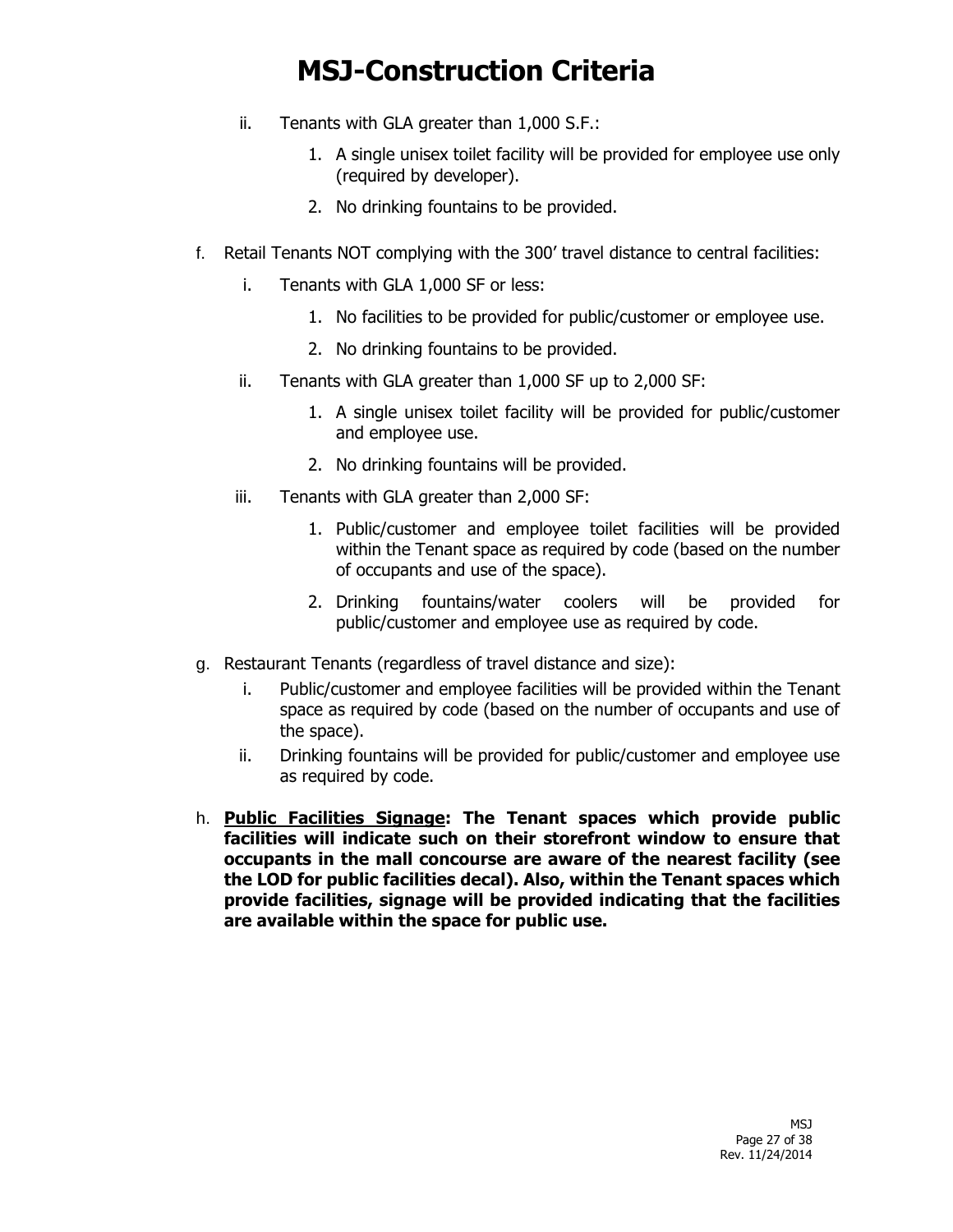- 4. Plumbing fixtures and accessories: shall be of commercial quality and shall be of water conserving type. Tenant tank type water closets to be equipped with Sloan "flushmate," or equal, pressure assisted flushing device.
	- a. Water closets shall be limited to a maximum flow rate of 1.6 GPF.
	- b. Urinals shall be limited to a maximum flow rate of 1.0 GPF.
	- c. Lavatories shall be limited to a maximum flow rate of 0.5 GPM.
- 5. Drains and Waterproofing: Floor drains (4") and elastomeric **waterproof membranes** shall be provided in toilet rooms and kitchens, and/or other rooms with water supply or drainage across entire floor area and **6" up all walls**. Food and beverage service Tenants on the second level shall be required to provide a Waterproof membrane in all wet areas at Tenant's expense.
- 6. Hammer Arrestors: Provide water hammer arrestor behind access panel in Tenant restrooms.
- 7. Grease Waste: Food and Beverage Service Tenants shall connect all grease laden waste to the common grease waste system designated for their space. Landlord is responsible for coordinating regularly scheduled servicing of the grease interceptor system at Tenants expense.
	- a. In addition to connecting to the common grease waste system, each Food and Beverage Service Tenant will be required to connect their 3-compartment sinks to a **floor mounted grease trap** within their space. Cleaning/maintenance of the Grease Trap are the Tenant's responsibility.
- 9. Mop Sink: tenant is to provide a mop sink in their space for general cleaning purposes.
	- a. **Mop Sink is to be located in a discreet niche or concealed location. No fully exposed mop sinks in tenant bathrooms.**
- 10. Cooking Oil Disposal: Landlord has installed a **cooking oil disposal system extended to designated Restaurant Tenant spaces.** Landlord will provide a 18" x 20" x 42" (approximate) cooking oil disposal basin with strainer(s) at tenant expense. Tenant to incorporate basin into their kitchen design. Tenant to attach cooking oil disposal drain line from the disposal basin to the mall provided main grease line and make final connections. Further specifications of basin and strainers are forthcoming.
- 11. Floor Penetrations: Pipe sleeves shall be installed in penetrations through floor slabs.
- 12. Domestic Water Meter-Integration: The landlord shall furnish at Tenant's expense the domestic water meter and register for installation by tenant. The output from the domestic water meter shall be integrated to the unitary controller at the OA VAV box.
	- a. Water Meter Wiring: The wiring between the meter register and the unitary controller shall be furnished by the Landlord at tenant's expense for installation by the tenant.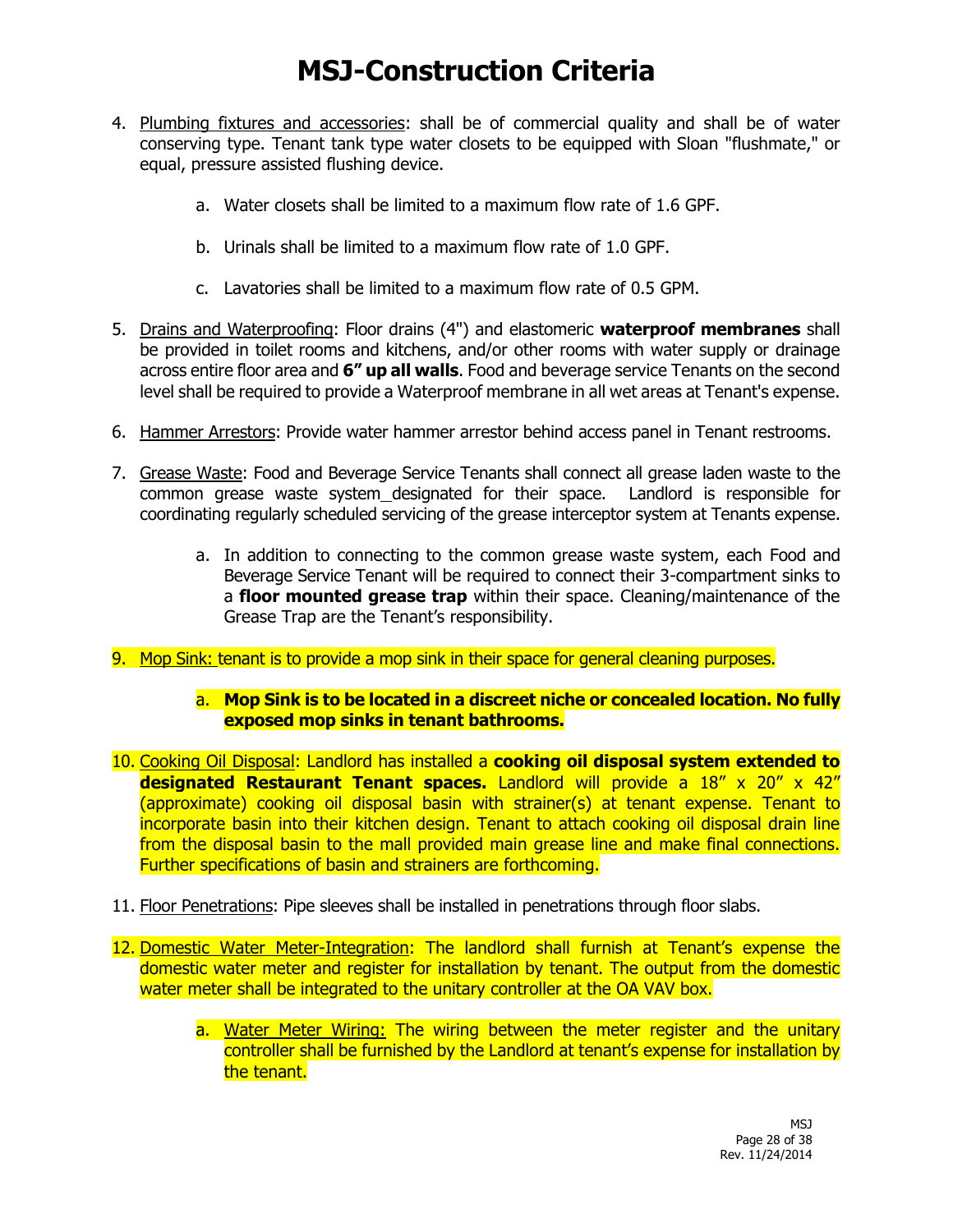- b. Water Meter Specs: The Tenant water meters shall be Neptune model T-10 and shall include a Tricon S register which is set up to provide a pulse output for each 10 gallons consumed.
- c. **Installation: Install meter near floor (preferably in Toilet Room and**  $\pm$ **/** $\cdot$  **5 ft. AFF) in an easily accessible location.**
- 13. Gas: Food and beverage service **Tenants** shall make gas service arrangements with the gas utility company. Routing of gas line shall be approved by Landlord prior to construction.
	- a. Empire/San Juan Gas Product
		- i. The Gas product is a Propane mixture of 60% LPG and 40% Air. It has the properties of NG but with more BTU Values.
	- b. Heating Value Characteristics
		- i. 1,506 BTU/Cu. Feet.
	- c. Gas Product Pressure
		- i. 30 psi delivered to the Landlord Manifold/Regulator.
		- ii. 14" to 18" Water Column (0.5 to 0.65 psi) after the Landlord Manifold/Regulator.
	- d. Gas Line Sizing
		- i. Tenant Gas Line size from Landlord Manifold/Regulator to Tenant's space shall be 2".
- 2. Drain Pans: Tenants located above any base building or Tenant mechanical/electrical rooms shall install drain pans below all piping installed by Tenant (running through the rooms), properly drain and comply with all local and AHJ codes.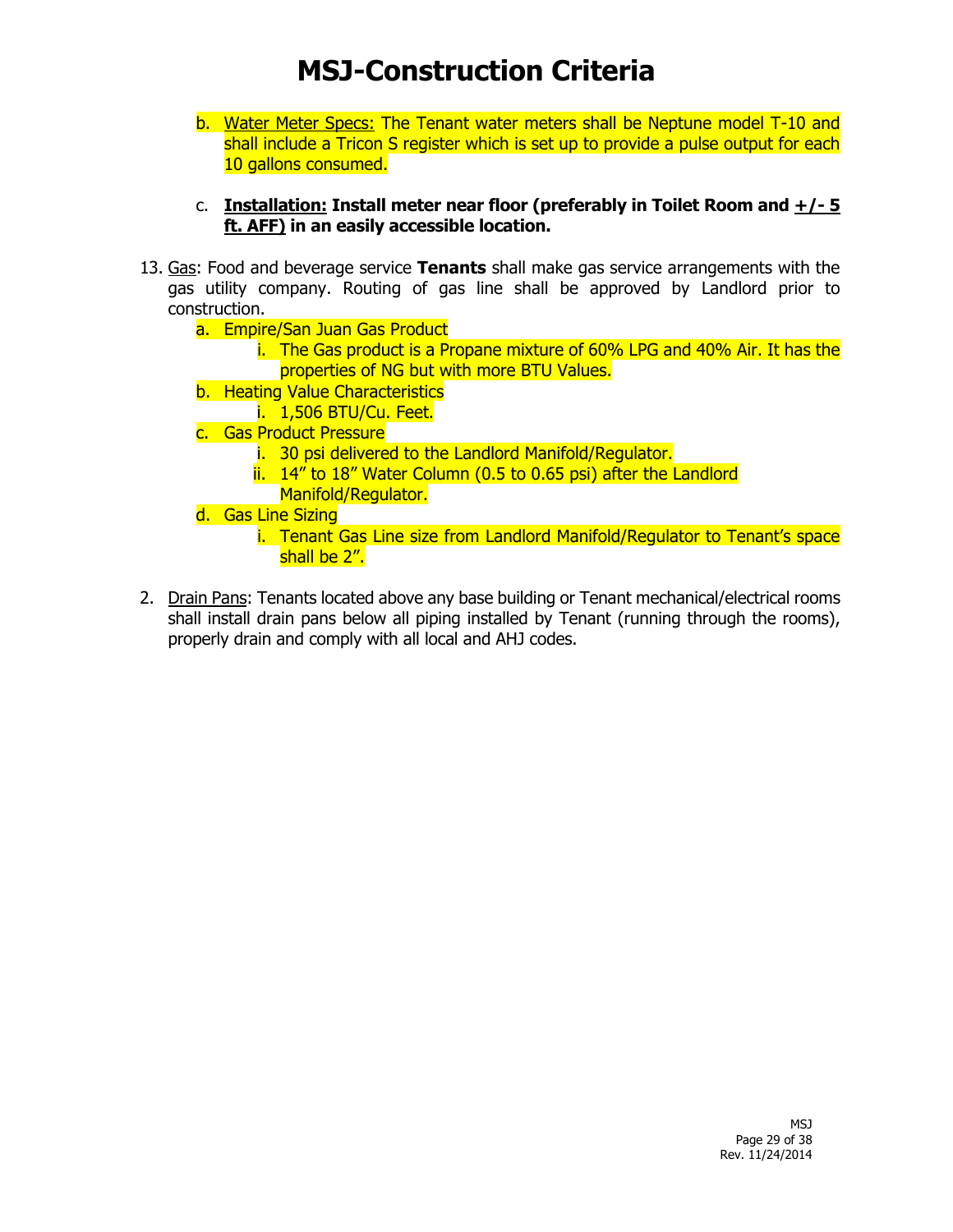### **Fire Protection – Sprinkler System**

### **LANDLORD WORK**

- 1. Tenant Fire Service Main: Interior Tenant Fire Service Main (TFSM) routed to each Tenant space at a point to be determined by Landlord. TFSM's have been hydraulically calculated to provide a minimum of 750 gpm to the most remote Tenant on each level.
- 2. Monitoring: The TFSM's are monitored by the Landlord's fire alarm system.

#### **TENANT WORK**

- 1. Design and Approval: Tenant fire sprinkler contractor shall provide a hydraulically calculated fire protection sprinkler system, fire extinguishers, and other equipment within Tenant's premises shall be in accordance with the **Landlord's Insurance Underwriters' Fire Rating Inspection Bureau (FM Global), NFPA 13, all applicable state/local code requirements.** Since the entire fire protection system for the project is required to be an inter-related, centrally controlled installation, Tenant shall cause to be designed and installed, by a qualified sprinkler contractor acceptable to Landlord, said system within Tenant's premises according to the Landlord's requirements; and shall submit for Landlord's review, **Specifications Seismic Calculations Materials Cut Sheets** – Specifications (manufacture, model, size, etc.) for sprinkler heads, sprinkler pipe, and fittings and All Components (sprinklers, pipe, fittings, etc.) hydraulic calculations for the sprinkler system that have been approved by the Fire Rating Inspection Bureau (FM Global). Landlord's approval of this shall not constitute the assumption of any responsibilities by Landlord for the accuracy or sufficiency of the sprinkler system. Tenant shall be solely responsible for the system within the leased premises.
	- a. **Detailed Fire Suppression drawings are required as part of the tenant permit submittal (shop drawings are not required for permit)**
	- b. **FM Global approval is needed prior to Tenant's start of construction.**
- 2. Tap: Tenant fire sprinkler contractor's work shall begin at the 6 in. Tenant Fire Service Main (TFSM) provided by the Landlord within the Tenant space. Tap into the TFSM shall be by the Landlord's sprinkler contractor at the Tenant's expense. The TFSM serving the Tenant space is not to be used as a cross main for the Tenant provided system. **Only one tap into the TFSM is allowed.**
	- a. Individual Tenant control valves are not allowed in the sprinkler system. Valving and alarm system is accomplished at source to building by Landlord.

#### **Fire Protection Design Criteria**

- 1. Fire Sprinkler system design criteria as follows.
	- a. Tenant Lease Spaces: Density  $-0.20$  gpm / sq. ft.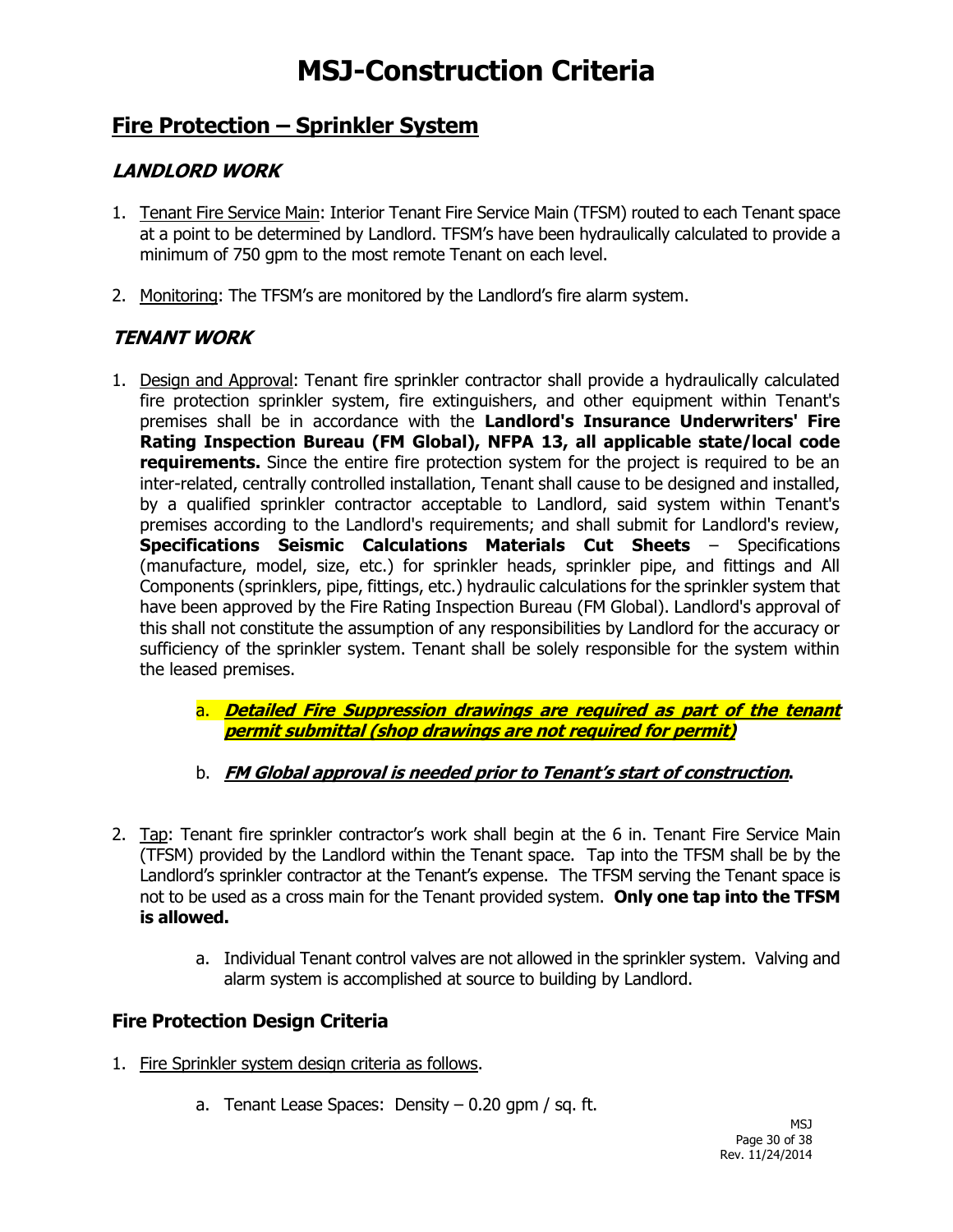- b. Operating Area Hydraulically most remote 2,500 sq. ft. (locations of partitions shall be ignored when choosing remote area).
- c. Temperature Rating / Response Type Ordinary / Quick Response or Standard Response.

#### d. **K-Factor – 8.0 Minimum**

- e. Sprinkler Spacing 130 sq. ft. maximum, with a maximum of 12 ft between sprinklers.
- f. Hose Stream Allowance hose stream allowances are not required within the Tenant calculations. A 250 gpm hose stream allowance has already been included in the calculations for the TFSM.
- g. Where storage/merchandise is high piled and or hazard commodities are stored coordinate design criteria with NFPA 13 and FM Global.
- h. TFSM's have been sized based on hydraulic calculations, to provide the above described water supply. Tenant sprinkler calculations need only to be taken back to the connection on the TFSM.
- i. All sprinkler systems components shall be UL Listed and FM Global approved for fire protection.
- j. Provide dry chemical fire protection for range hoods, etc.
- k. **Provide Seismic calculations and bracing** in accordance with FM Global Loss Prevention Data Sheet 2-8: Earthquake Protection for Water Based Fire Protection **Systems**
- 2. Lease Space Level 1– available water supply
	- a. 110 psi static, 86 psi residual, while flowing 750 gpm to the hydraulically most remote point of the Tenant Fire Service Main.
- 3. Lease Space Level 2 available water supply
	- a. 103 psi static, 80 psi residual, while flowing 750 gpm to the most remote point of the Tenant Fire Service Main.
- 4. Lease Space Level 3 available water supply
	- a. 96 psi static, 74 psi residual, while flowing 750 gpm to the most remote point of the Tenant Fire Service Main.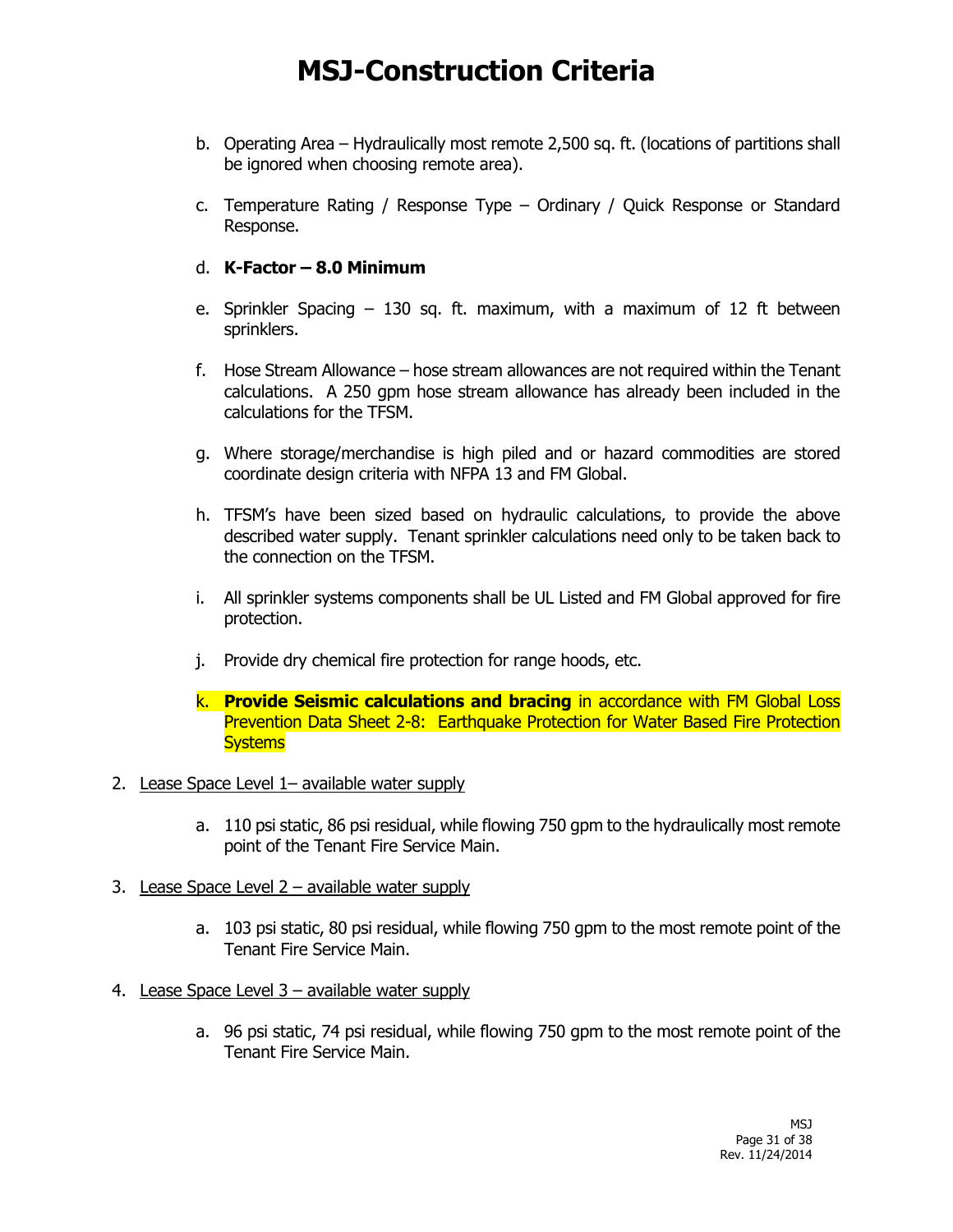#### 5. **Upon completion of Tenant build out, Tenant must provide one (1) pdf plan with as-built information for Mechanical, Electrical, Plumbing and Fire Sprinkler System.**

#### **Fire Sprinklers**

Sprinklers in finished ceilings may be fully pendent with flat, recessed or fully concealed escutcheons. Fully pendent type sprinkler heads are permitted only in stock/storage areas. **All sprinklers may be Standard or Quick Response (all sprinklers in the same compartment shall be the same response type) with a minimum K-Factor of 8.0.**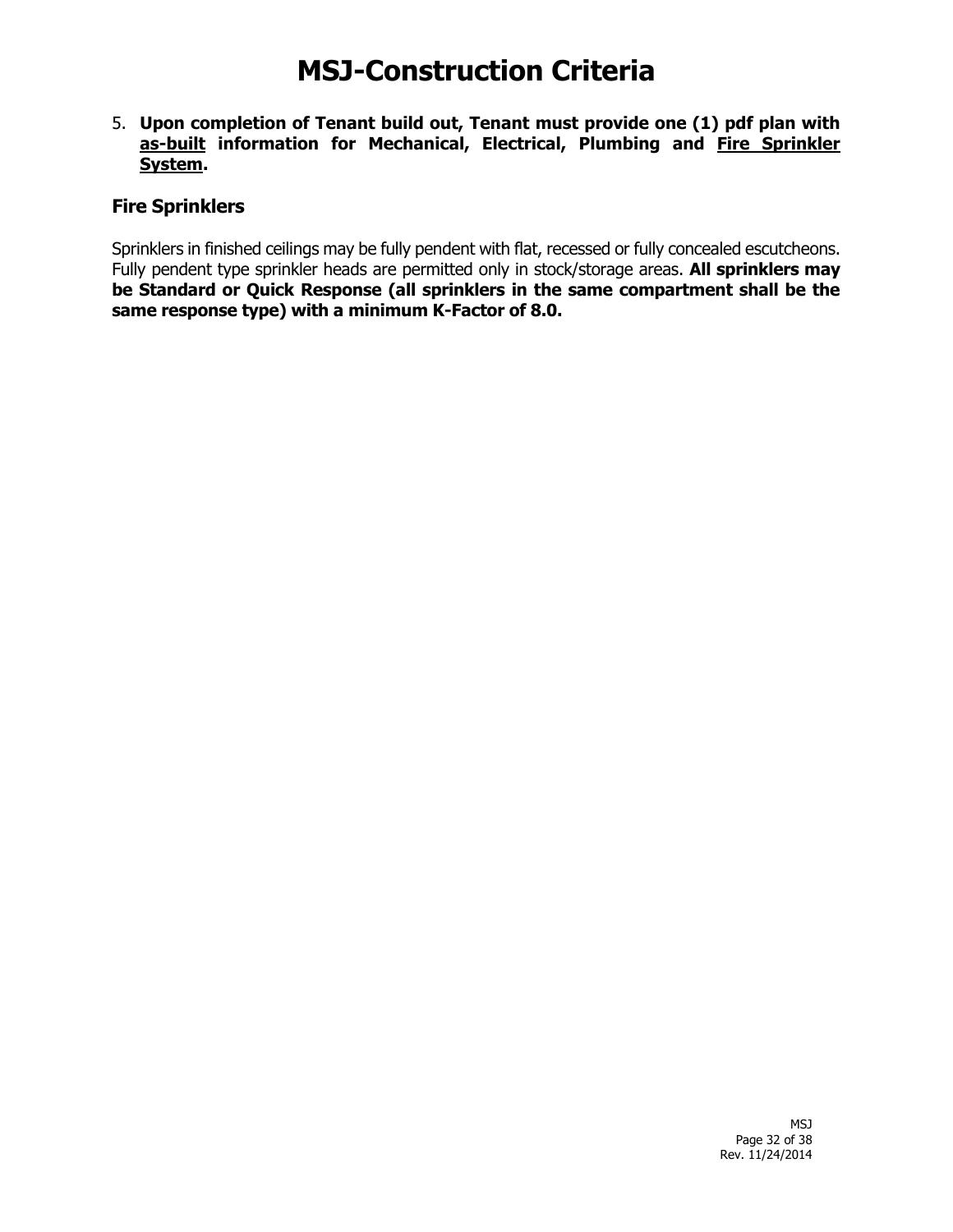### **Fire Alarm System**

#### **LANDLORD WORK**

- 1. General Features: Landlord will provide a fire alarm addressable Signaling Line Circuit (SLC), emergency voice evacuation system speaker circuit, and visual notification appliance synchronization circuit at the Tenant interface junction box location within each Tenant space. Base building Tenant interface junction boxes will be provided and installed by the Landlord.
- 2. Modules: Landlord will provide and install one (1) fire alarm interface module, one (1) restaurant Tenant kitchen hood suppression system interface module (as necessary), one (1) emergency voice evacuation system signal module, and one (1) visual notification appliance activation and synchronization signal module.

#### **TENANT WORK**

- 1. General Features: Tenant will provide and install all initiating devices, notification appliances, and auxiliary power supplies as required by all applicable codes and standards and installed in accordance with NFPA 72 within the Tenant's premises. Tenant shall provide and install all necessary cabling and conduit within the Tenant's premises starting at the Landlord provided Tenant interface junction boxes.
- 2. Modules, Devices, Appliances, etc.: There shall be a minimum of one (1) combination speaker / visual notification appliance per Tenant premises. Tenant shall provide adequate audible and visual coverage within their premises in accordance with NFPA 72.
	- a. Visual Notification Appliances: Tenant shall provide and install visual notification appliances within each stock room, toilet room, office, and central fitting room areas in accordance with NFPA 72.
	- b. **Auxiliary Power:** Tenant hall provide and install auxiliary power supplies as necessary for Tenant visual notification appliances. Tenant shall coordinate connection to a dedicated 120 VAC circuit and shall provide twenty four (24) hour battery backup in each APS.
	- c. Duct Smoke Detection: Tenant shall provide and install duct type smoke detection within each individual air handling unit as required. Duct type smoke detection shall be addressable and connected to the Landlord's base building fire alarm system, at the Tenant's expense.
	- d. Hood Suppression Systems: Restaurant Tenant kitchen hood suppression systems shall be provided and installed by the Tenant. The kitchen hood suppression system shall be monitored by the base building fire alarm system, at the Tenant's expense.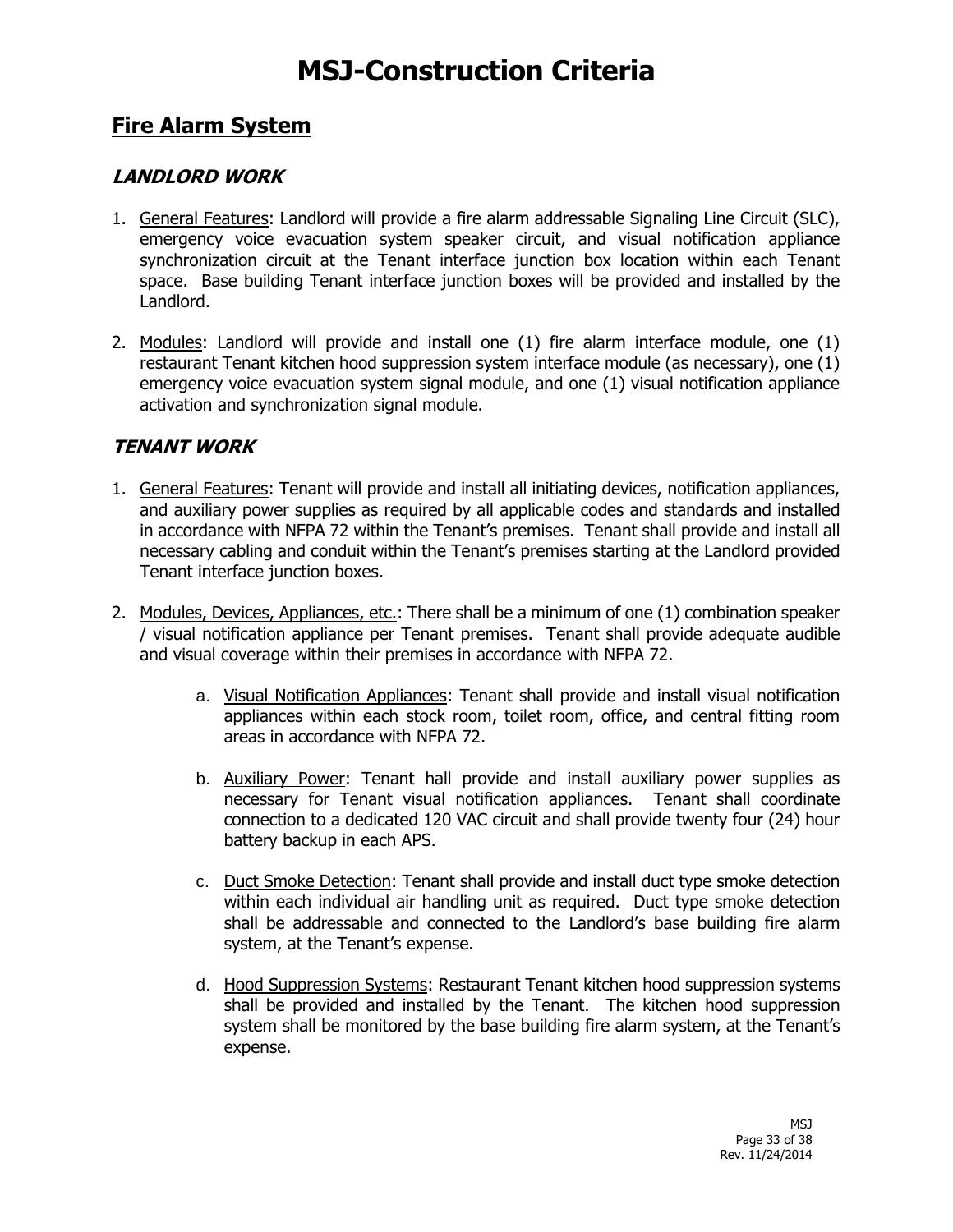- 3. Connections: Final connection of the Tenant's fire alarm system to the Landlord provided base building fire alarm system shall be provided by the Landlord's base building contractor, at the Tenant's expense.
- 4. Acceptance: Final acceptance testing of the Tenant's premises fire alarm system shall be performed by the Landlord's base building contractor concurrent with the base building's fire alarm system final acceptance test, at the Tenant's expense.
	- a. Entire installation shall confirm with the Standard Project Details.
	- **5. Detailed Fire Alarm drawings are required as part of the tenant permit submittal (shop drawings are not required for permit)**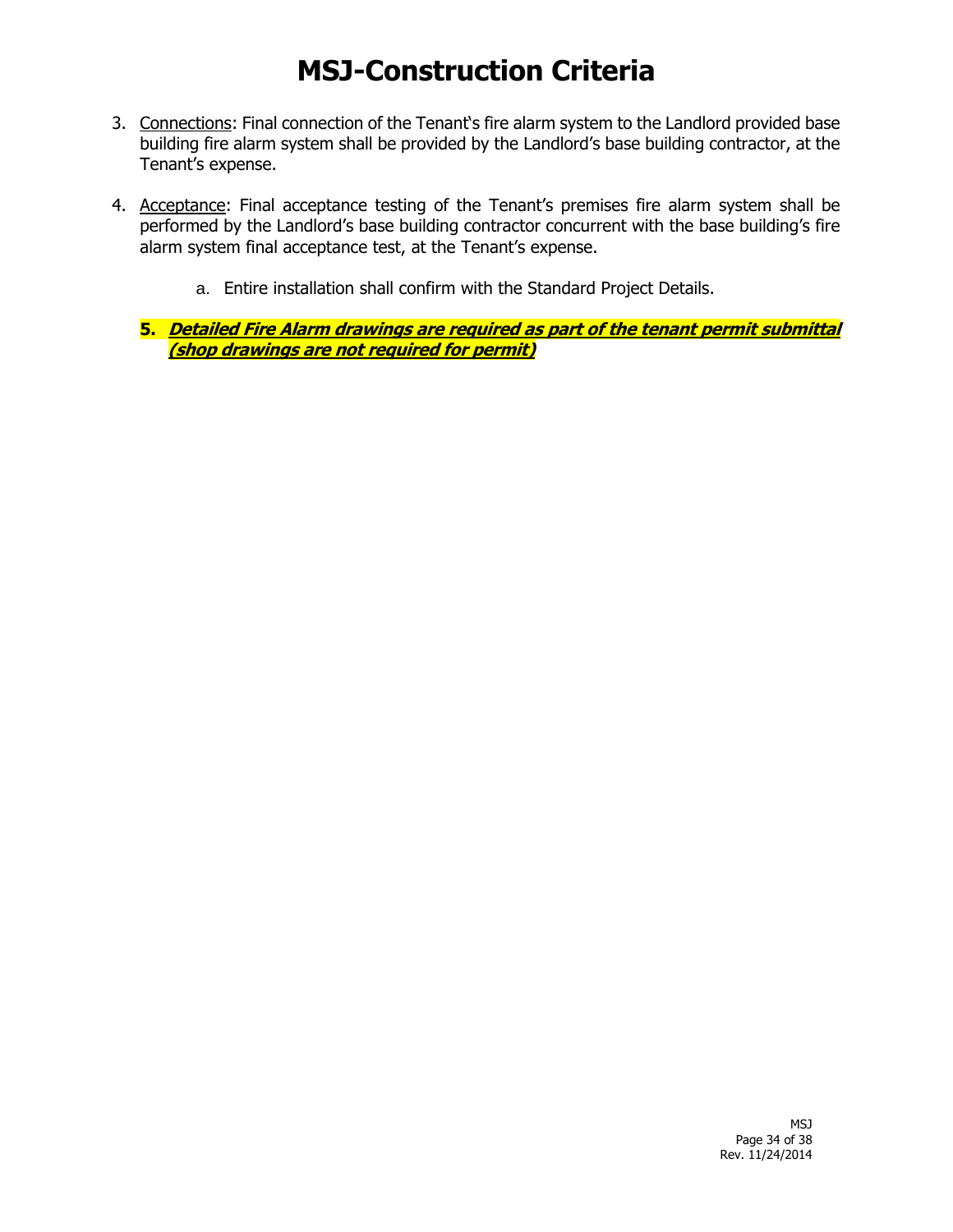### **Electrical**

#### **General Requirements**

- 1. **Tenant Electric Design Loads:**
	- **a. Retail (dry goods): 14 watts/sq. ft.**
	- **b. Restaurant (sit down style): 25 watts/sq. ft.**
- 2. Lighting Control: Utilize daylight sensors and dimmable ballasts to control light levels in daylit zones of your space where appropriate and occupancy sensors for lighting in auxiliary spaces (non-sales areas).
	- a. Select high quality, energy efficient fixtures considering aesthetics and the visual comfort of occupants.
- 3. Access: Equipment must be installed allowing clear access for servicing.

### **LANDLORD WORK**

- 1. Electric Service Conduits: Landlord has provided 2.5" or 4" empty electric service conduits with pull cords from Tenant's leased premise to nearest Tenant Electrical Closet. Refer to Base Building Tenant Conduit Provision Plans.
- 2. Electric Service Characteristics: Power for the leased premises is available at 480/277 volts, 3 phase, 4 wire, 60 hertz. Maximum electric service size for Tenants receiving 2.5" conduits shall be 200 amps. Where Tenant services are anticipated to be in excess of 200 amps, one or more 4" conduits have been provided as specified in the Base Building Tenant Conduit Provision Plans.
- 3. Meter Compartment and Circuit Breaker: Landlord has provided a Tenant Distribution Switchboard located in a Tenant Electrical Closet in the general vicinity of the Tenant. **All Tenant circuit breakers in the Tenant Distribution Switchboards are to be furnished by Tenant and installed by Landlord contractor at Tenant expense.**
- 4. Electric Meter: Landlord will provide a Shark 200S electronic submeter with WIFI Ethernet capability at tenant expense. **Tenant will install the meter in their space.** WIFI connectivity shall be inspected and approved by Landlord in the field.
- 5. Telecommunications Service Conduits: Landlord has provided 1" or 1.5" empty telecommunications service conduits with pull cords from Tenant's leased premise to nearest Center Telecommunications Closet. Refer to Base Building Tenant Conduit Provision Plans.
- 6. Telecommunications Service Backbone: Landlord has provided the Telecommunications Service Backbone from the "Main Point of Entry (MPOE)" to the Telecommunications Closets distributed throughout the Center. Telecommunications service cabling from the Telecommunications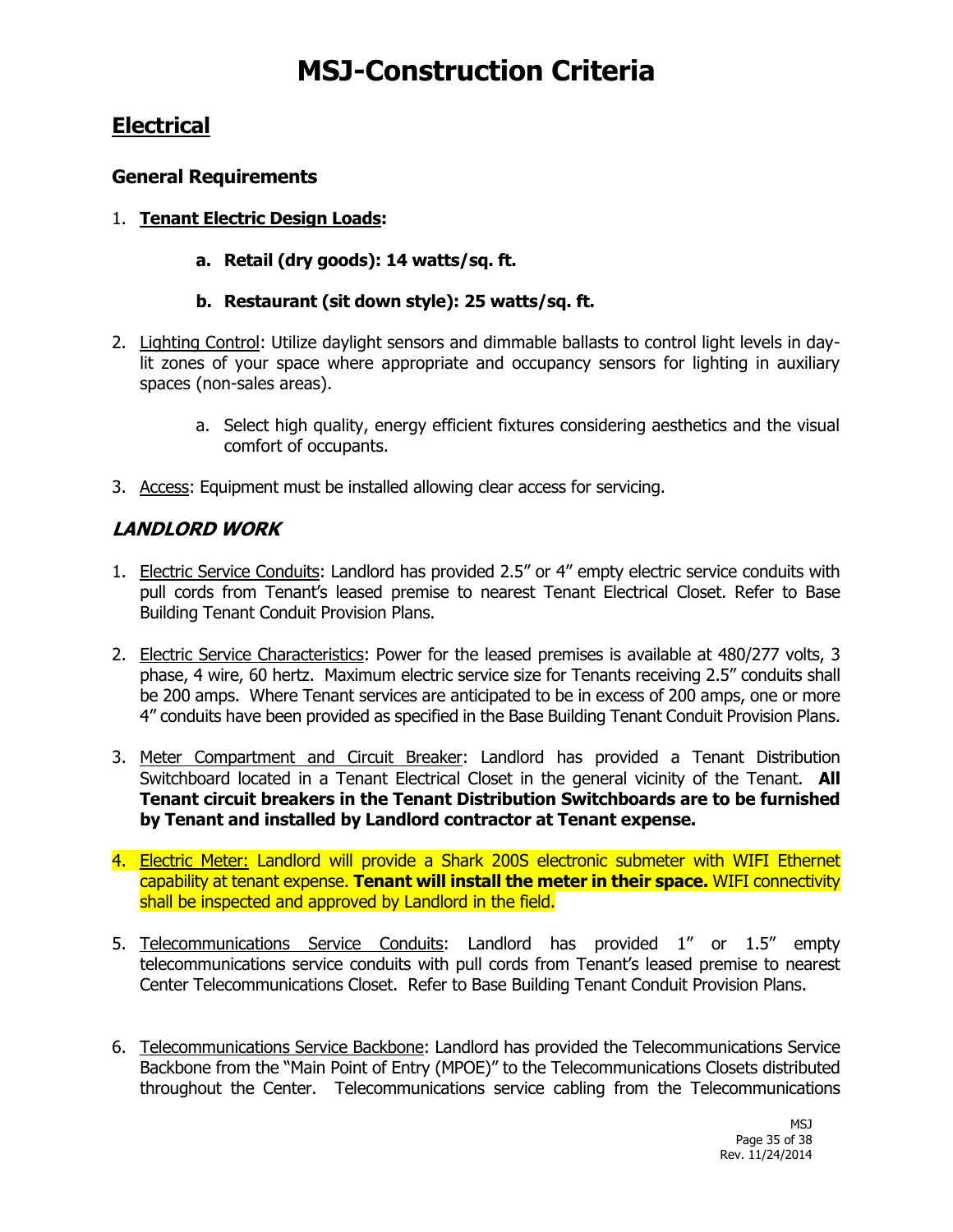Closet to the Tenant's leased premise shall be the responsibility of the Tenant in conjunction with the Telecommunications Service Provider.

#### **TENANT WORK**

- **1. Upon completion of Tenant build out, Tenant must provide one (1) pdf plan with as-built information for Mechanical, Electrical and Plumbing.**
- 2. Electrical Service Feeders and Other Equipment: Tenant shall provide electrical service feeders in existing conduit from Landlord's metering switchboard to Tenant's premises. Tenant shall coordinate metering and power requirements with Utility Company and Landlord. All conductors shall be insulated copper wire, type THHN/THWN.
- 3. Tenant Service Circuit Breakers: All Tenant service circuit breakers in the Landlord provided Tenant Distribution Switchboards are to be furnished by Tenant and installed by Landlord's contractor at Tenant expense.
	- i. For breaker up to 225A we would recommend using an Eaton HFD breaker
	- ii. For breakers above 225A to 400A we would recommend using Eaton **HKD breakers**
	- iii. For breakers above 400A to 600A we would recommend using Eaton LGH Breakers
	- b. Other Equipment: Tenant shall provide all panelboards, transformers, conduits, wiring, and final connections to all electrical devices, equipment, and appurtenances within the Tenant's leased premises.
	- c. Fixtures- Misc.: Tenant shall provide all lighting fixtures, lamps, signs, controls, and all associated conduits and wiring within the Tenant's leased premises.
	- d. Lighting Fixtures: All lighting fixtures in Tenant's sales areas, other than decorative fixtures, shall be high quality-commercial grade fixtures.
		- i. All Lighting in the Design Control Area (+/- 6'-0" from leaseline into tenant space) shall be **recessed or concealed behind a soffit** unless otherwise approved by Landlord. Lighting outside the storefront display area may be surface mounted.
		- ii. Lighting shall not spill outside premises and no direct glare shall be visible to public view.
		- iii. Fluorescent fixtures shall be 2' x 2' direct/indirect type with perforated center basket diffusers. Bare lamp fluorescent or incandescent fixtures may not be used except in stockrooms or areas inaccessible to customers.
- 4. Panelboard Design: Panelboards shall be designed for 20% minimum spare ampacity (based on connected load) and 20% spare breaker space.
- 5. Telecommunications Service Cabling: Tenant shall provide telecommunications service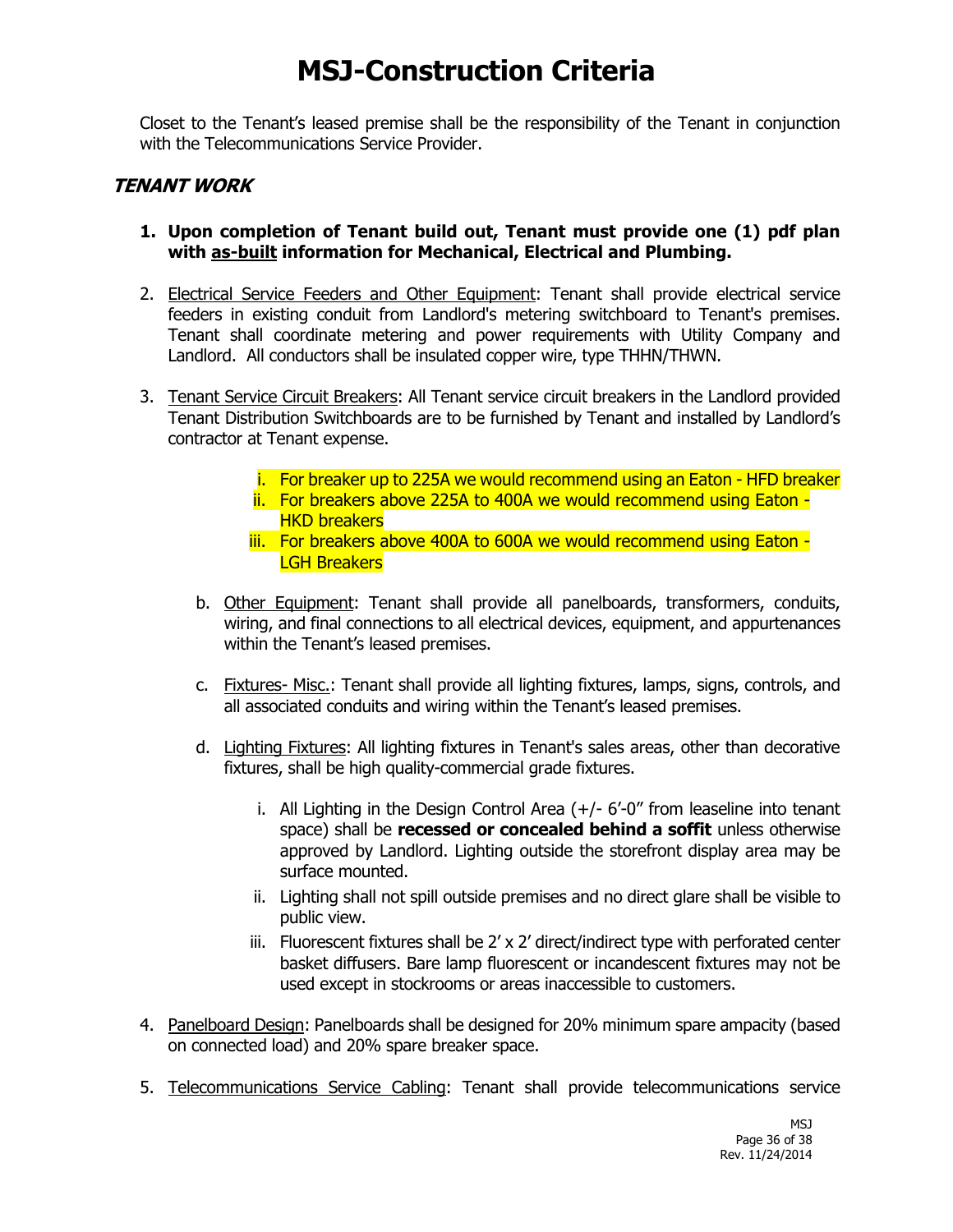cabling in existing conduit from the Telecommunications Closet to the Tenant's leased premise.

- 6. Television, LCD's and Security Equipment: Television, LCD screens and security equipment, and all conduits, wiring, and related items in the sales area are subject to Landlord review and approval.
	- i. Television & LCD Screens: The installation of Televisions & LCD screens in Tenant sales area for marketing and advertising is subject to Landlord review and approval.
		- 1. If approved, Television & LCD screens must be a minimum of five (5) feet from the storefront leaseline.
		- 2. No flashing or strobing images.
		- 3. Content must adhere to decency standards in Lease and is subject to Landlord review and approval.
	- b. Antennas & Satellite Dishes: The installation of any roof mounted antenna/satellite must be approved, in writing, by Landlord and coordinated with Mall Facilities prior to install.
- 7. Exit/Emergency Lighting System: Tenant shall provide exit/emergency lighting system functioning on a normal source or battery operated source for loss of power conditions (as required by governing codes).
	- a. Emergency lighting shall be provided by Tenant to illuminate stock, food preparation area or sales area and rear exit way during power outages. Said lighting shall be battery operated, recessed lights or twin-head light pack(s).

#### **b. In areas visible to customers, battery assembly for emergency and exit lights shall be concealed and remote type light fixtures used.**

8. Signage: Tenant shall provide transformers, ballasts, conduit, wiring, and related items for signs. Circuits serving sign(s) shall be connected by a time switch.

#### **9. Transformers: Transformers are to be mounted on the floor, structural wall or platform supported by the floor, not from the building structure or demising wall. Suspension of transformer not allowed. Provide details and structural drawing if floor mounted with raised platform.**

- a. Three phase transformers (dry-type), for all Tenants, shall have six standard full capacity tap arrangements. Entire installation within Tenant's premises shall be balanced to within 10% across all three phases.
- 10. Service Call System: Tenant shall provide and install a buzzer call system and all related